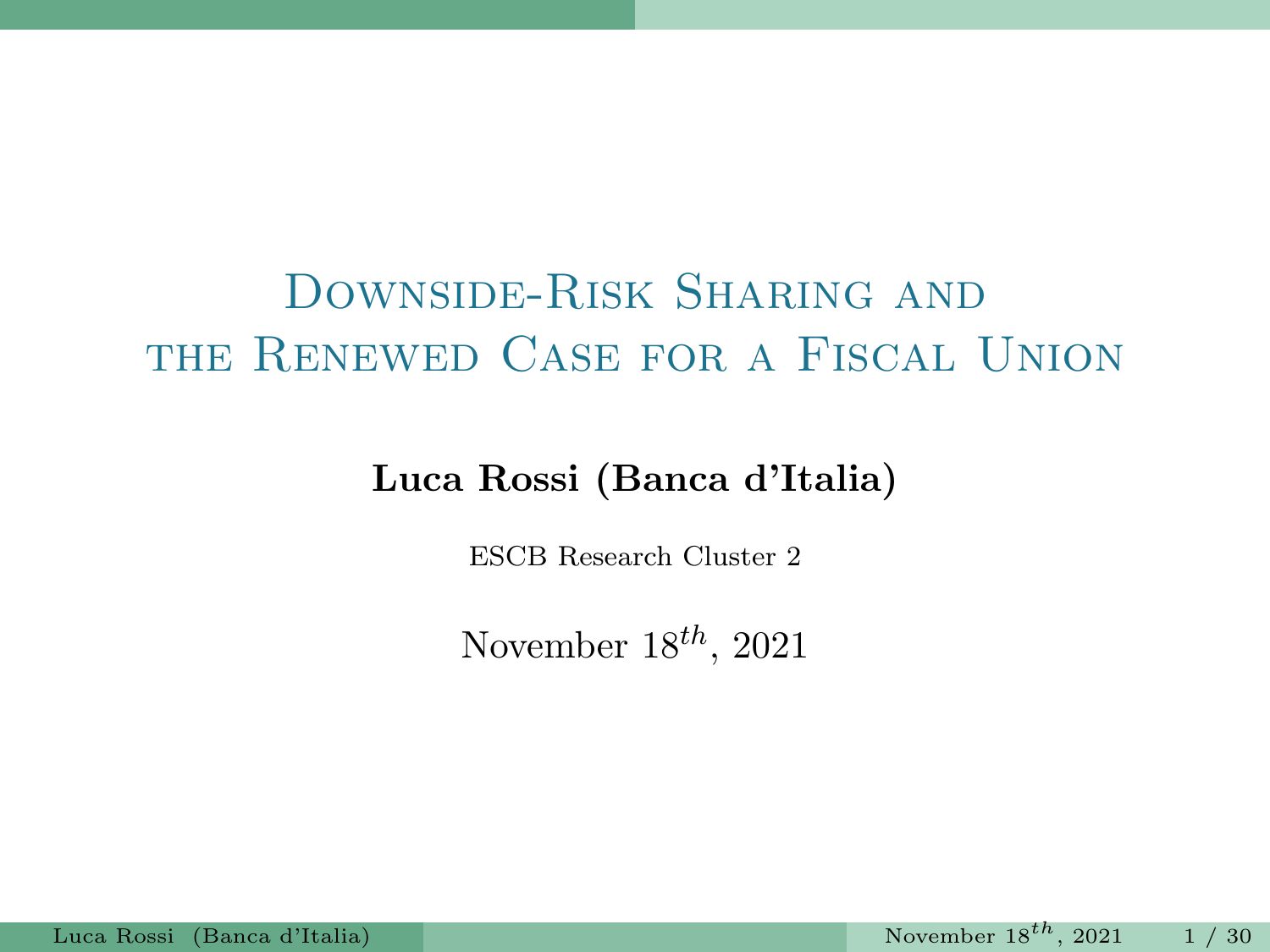Disclaimer: The views expressed in this paper are those of the author and do not necessarily reflect those of the Bank of Italy.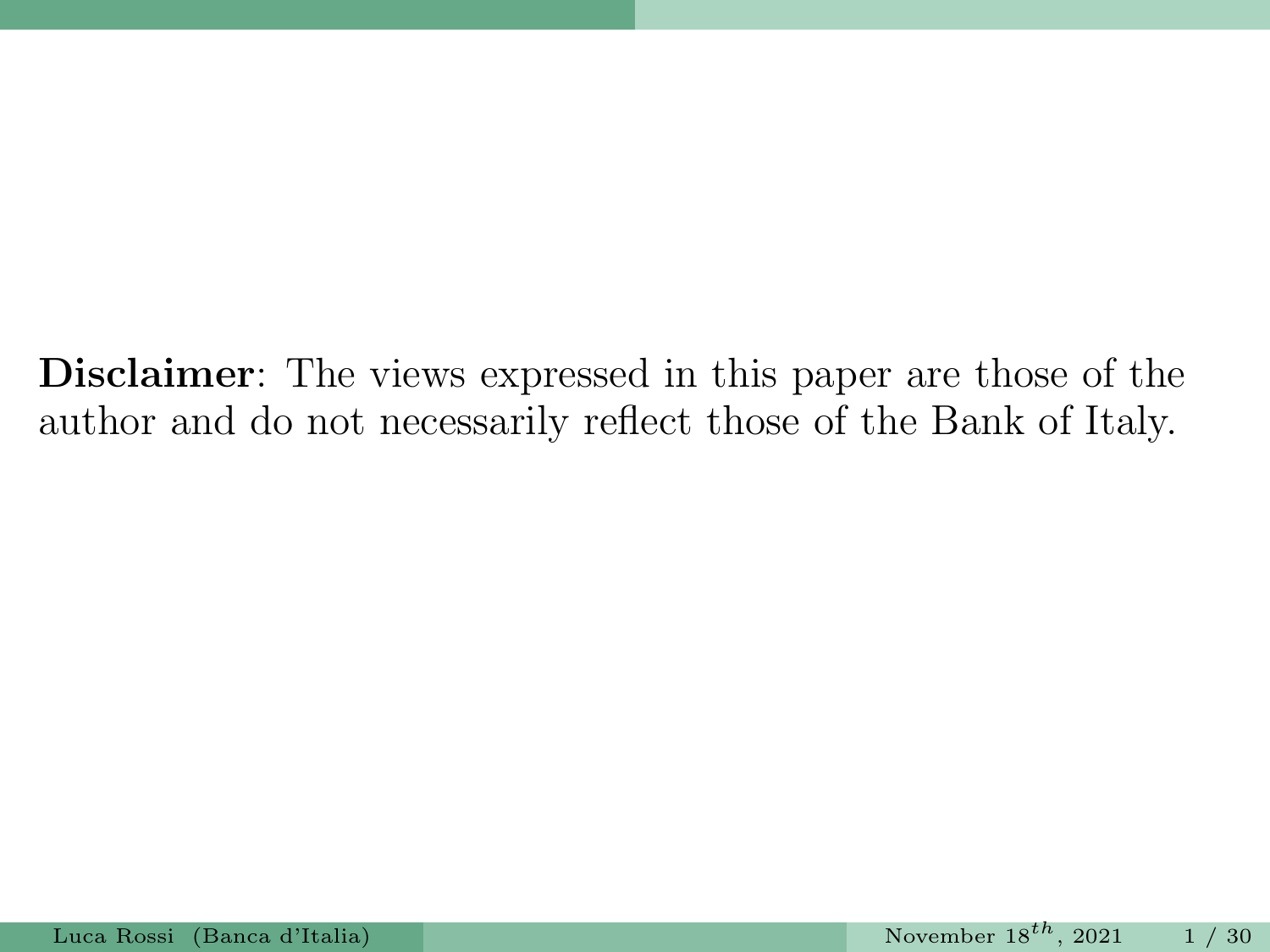#### Introduction

- Debate on **European integration** was alive and well already before 2020. Covid-19 and the Next Generation EU project boosted it.
- Merits of a potential fiscal union in Europe mainly based on past research on US data.
- Consensus emerged whereby US federal government does little to insure states' incomes. Past research suggests that private markets provide much more risk sharing.
- Policy advice for Europe was: push for deep capital markets integration, disregard fiscal integration.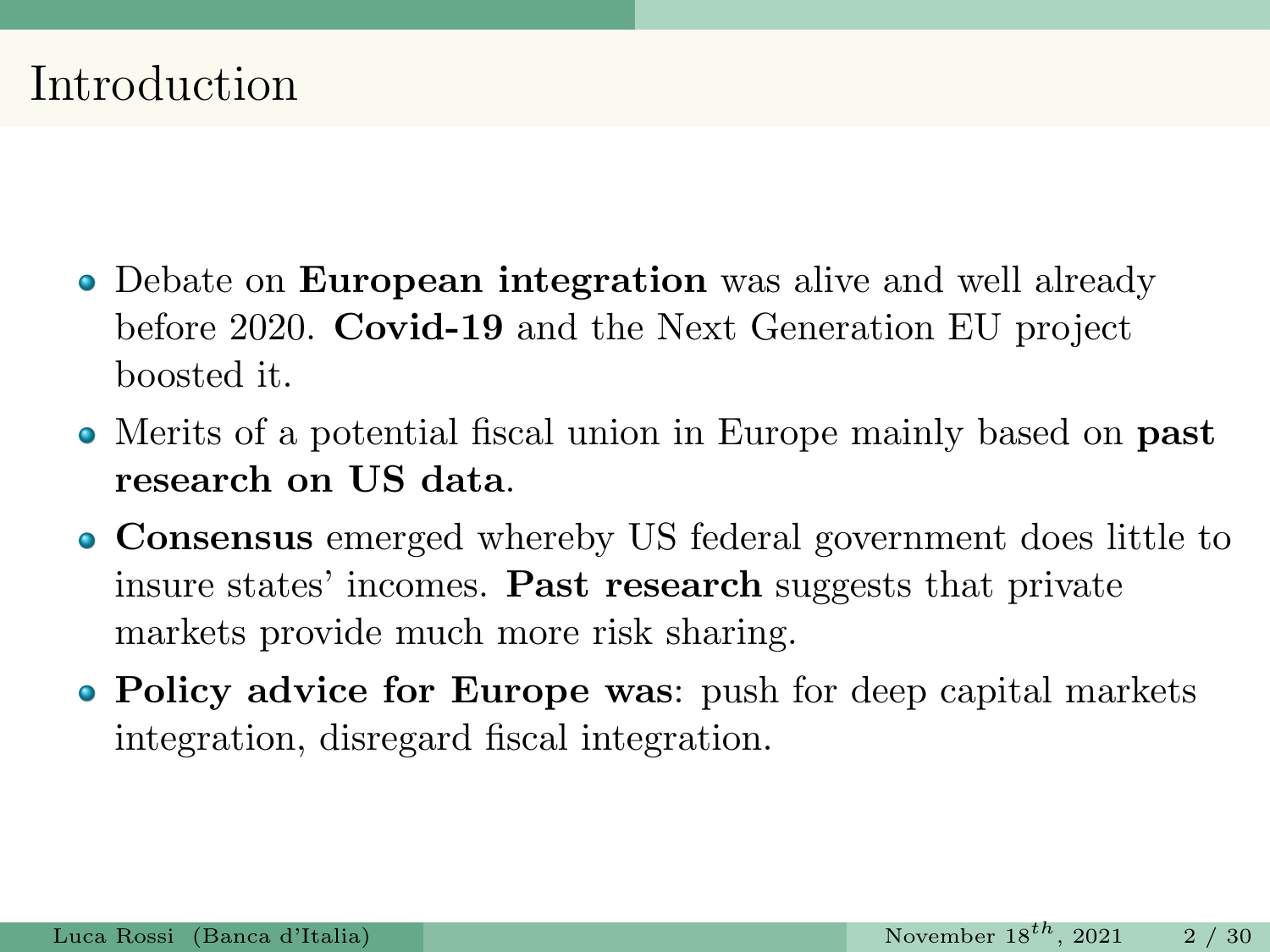# Contribution

- We are the first in focusing on downside-risk sharing, as that is the risk agents really want to hedge against.
- Drawing from a longstanding finance literature (Markowitz, 1959), we propose a simple method to compute it in our application.
- The paper provides the **first estimates** of fiscal downside-risk sharing for the US.
- By imposing reasonable assumptions, we obtain state-level estimates of CFC.
- We are the first in disentangling the capital depreciation channel of income smoothing for the US.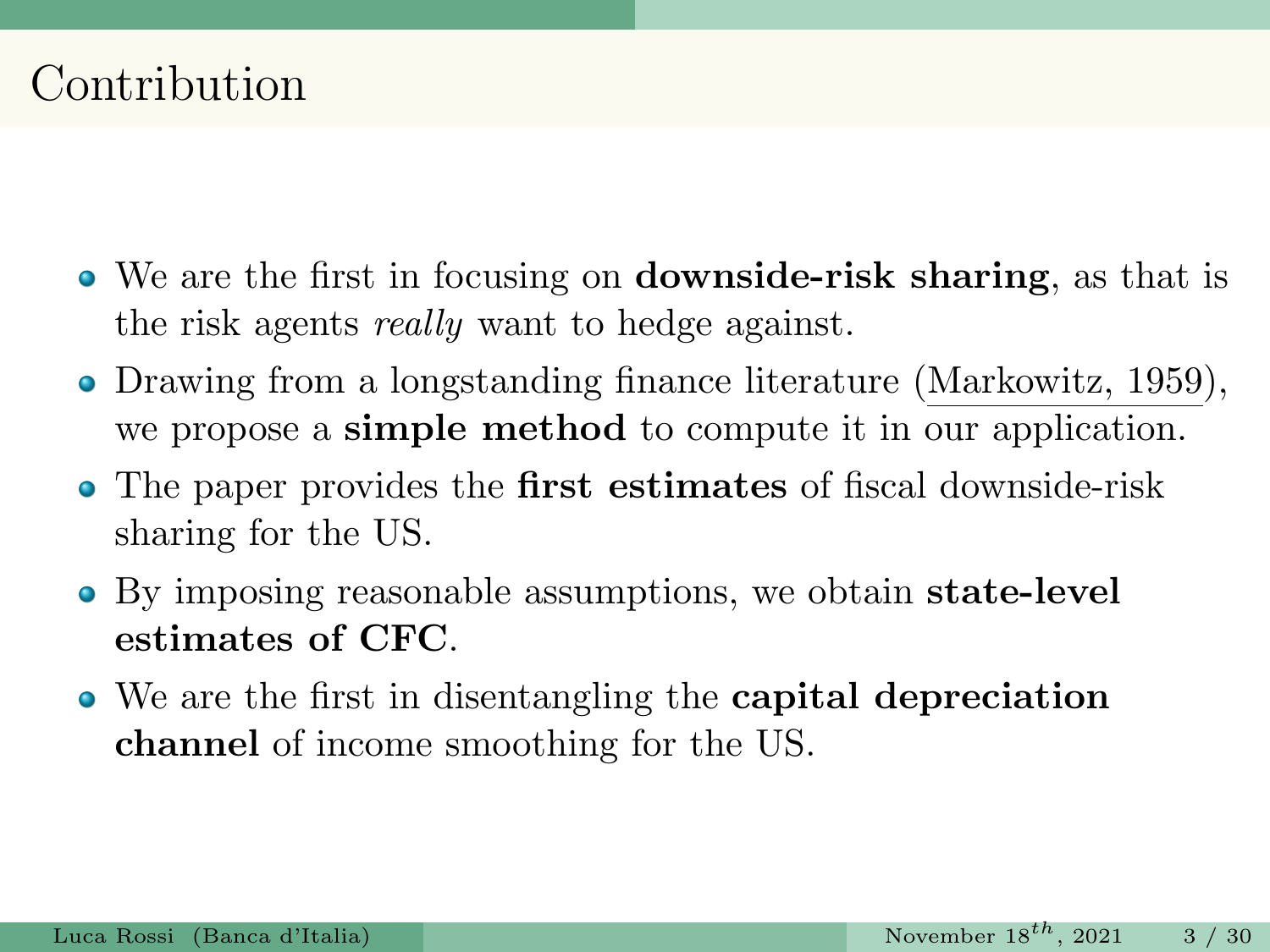#### Results

- The federal system of taxes and transfers hedges on average 30.8% of idiosyncratic fluctuations in labor income growth. Many previous papers (which yet did not focus on downside-risk) pointed at  $\approx 10\%$ .
- Contrary to previous papers, we do find clear evidence of increased fiscal risk sharing over a long sample.
- The implicit inclusion of a capital depreciation effect is responsible for the classic result whereby the capital market channel smoothes a large share of income growth.
- Once we take this into account, we find a **negligible role** of the capital market channel within traditional models.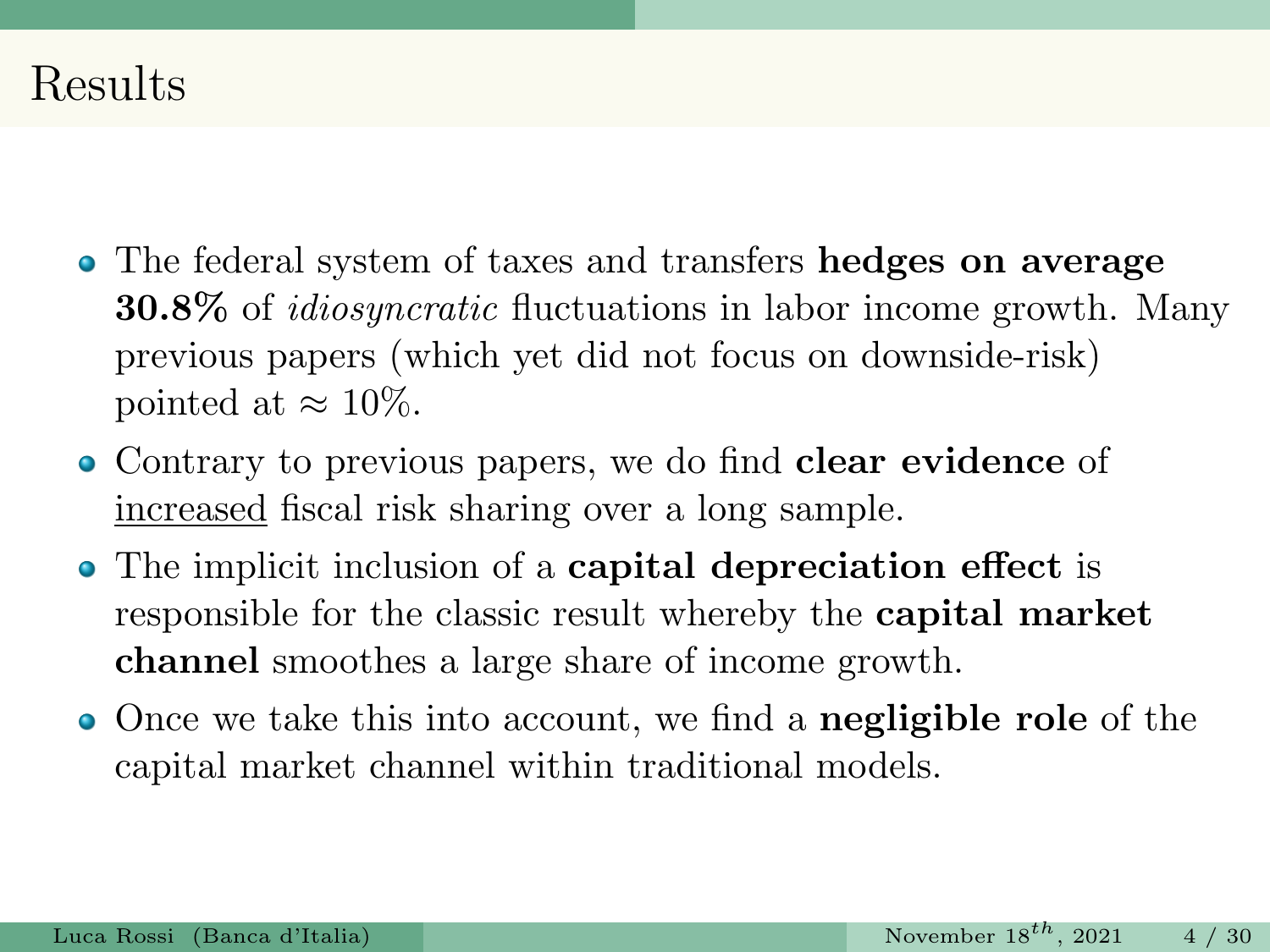## Related Literature

- Our methodology is closest to Athanasoulis and Van Wincoop (2001).
- Asdrubali et al. (1996): landmark contribution, the authors are the first to jointly estimate capital market, credit market, and fiscal channels with a simple GDP variance decomposition.
- Earlier literature: Sala-i-Martin and Sachs (1992), Von Hagen (1992), Bayoumi and Masson (1995).
- Mélitz and Zumer (1999), Asdrubali and Kim (2004): follow ASY but more controls/dynamics.
- Mélitz and Zumer  $(2002)$ : they find fiscal risk sharing channel results depend on whether one benchmarks personal income as opposed to GDP stabilization.
- Alcidi et al. (2017), Nikolov and Pasimeni (2019): update of ASY, find similar results.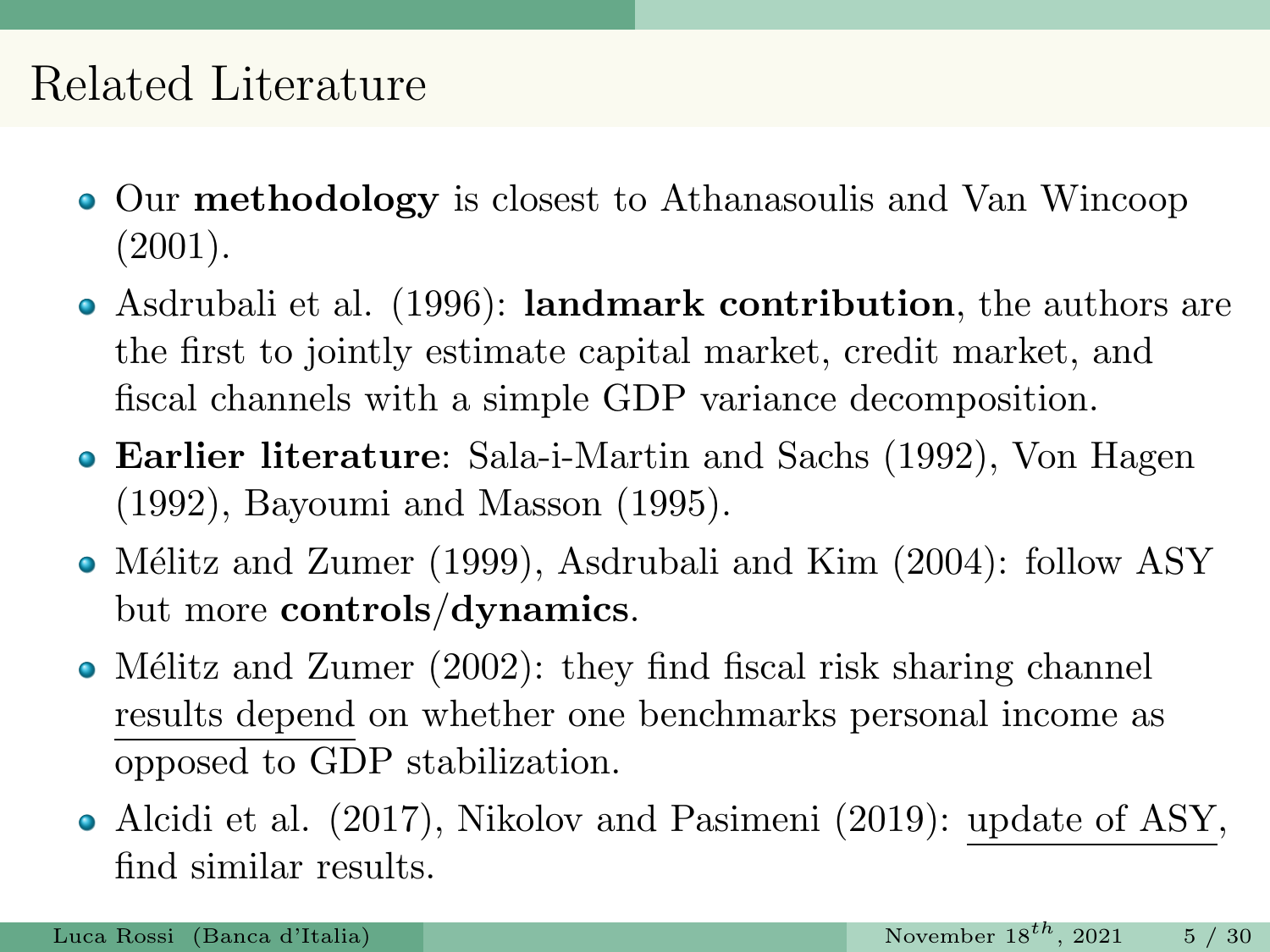# Athanasoulis and van Wincoop (2001)

Only paper that explicitly treats risk with an ex-ante concept. Let  $g_{t,t+h}^i = \log w_{t+h}^i - \log w_t^i$  be the **growth rate** of income.  $g_{t,t+h}^i-g_{t,t+h}^{US}=\alpha+\beta_h'(x_t^i-x_t^{US})+\epsilon_{t,t+h}^i,$  $\epsilon^i_{t,t+h} \stackrel{iid}{\sim} (0,\sigma_h).$ 

- $\bullet$   $\sigma_h$  is a measure of **diversifiable risk**.
- Risk sharing measure:

$$
RS_h^0 = 1 - \frac{\hat{\sigma}_h^a}{\hat{\sigma}_h^b}
$$

- Nonoverlapping intervals of length  $h$  to ensure i.i.d. errors.
- We restrict  $h \in [1, 8]$  (business cycle frequencies).
- Controls: log of per capita income at the beginning of each interval; five-year lagged population growth; gov. expenditure to GDP; one-year lagged growth rate of per capita income.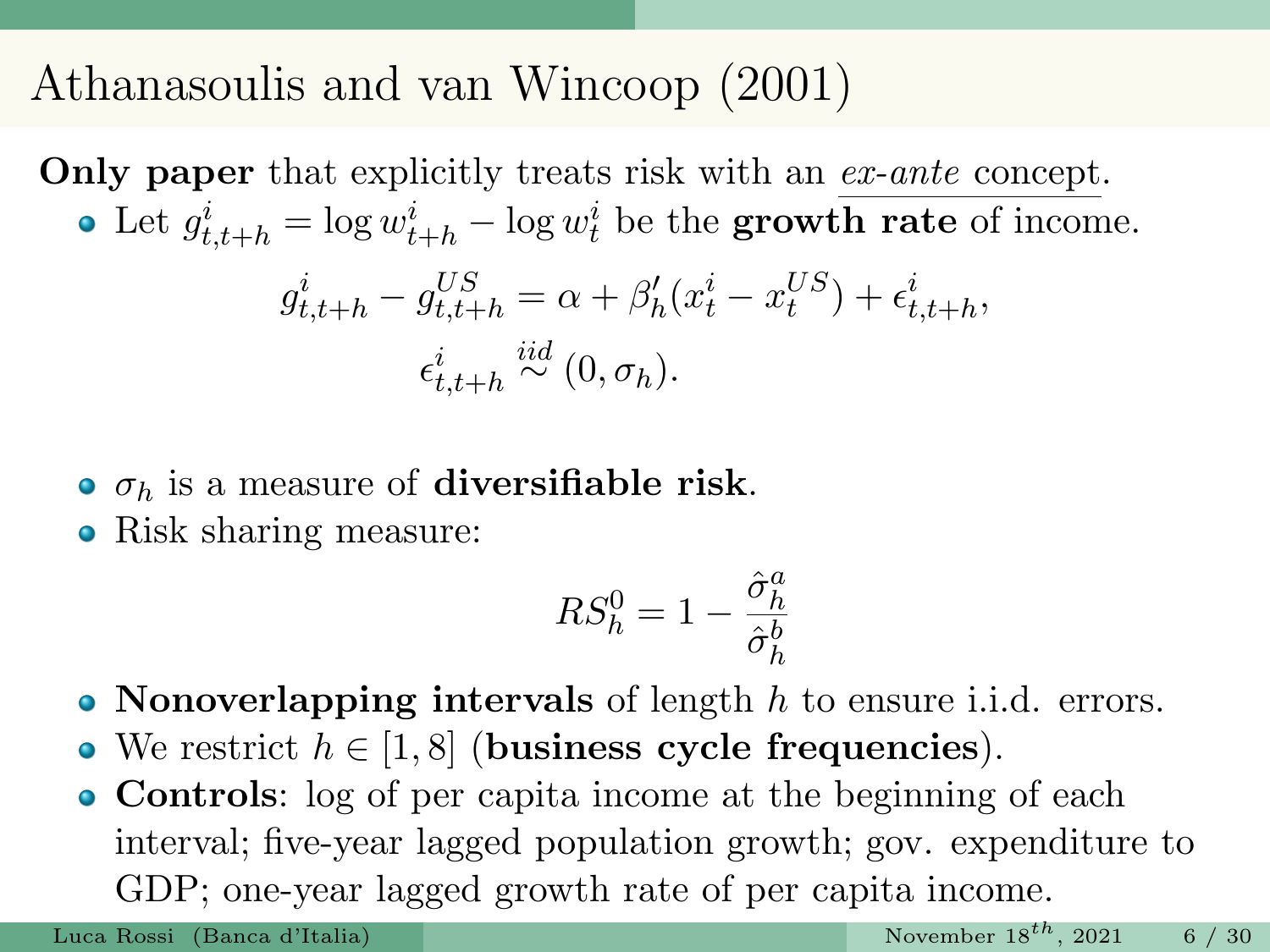### Accounting for Residual Variation

- Problem with AVW: they do not account for residual variation.
- When e.g.  $R^2$  very high, we could also have very high risk-sharing estimates, but that would be irrelevant. This is a **limitation** in AVW.
- We then propose to adjust for the share of residual variation:

$$
RS_h = RS_h^0 \frac{\hat{\sigma}_h^b}{\hat{\sigma}_h^{b,tot}} = \frac{\hat{\sigma}_h^b - \hat{\sigma}_h^a}{\hat{\sigma}_h^{b,tot}}
$$

- This is equivalent to normalize by the sample standard deviation as opposed to residual standard deviation.
- We bootstrap our estimates as in Kapetanios (2008).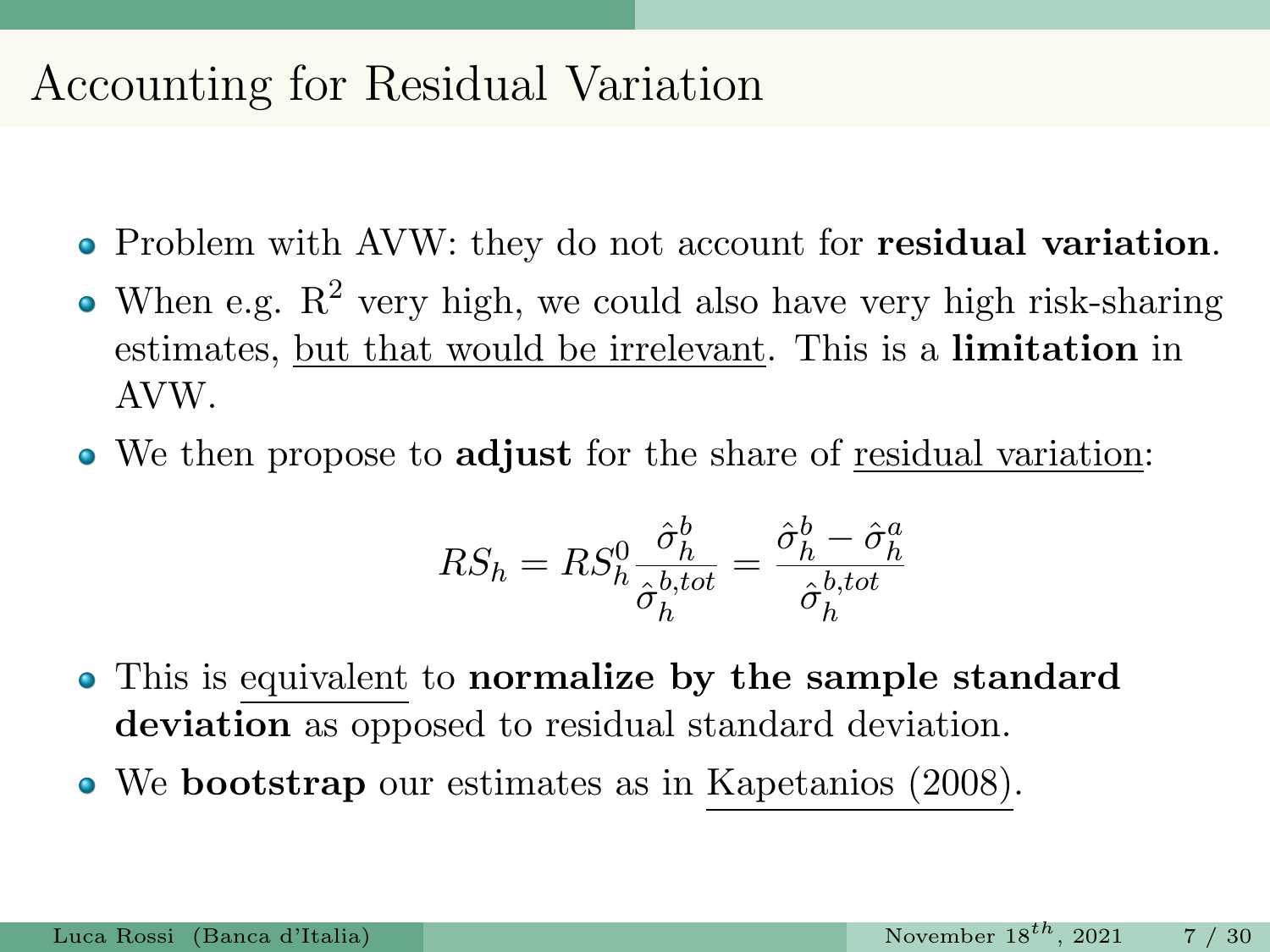#### Markowitz' Semi-Variance

- Markowitz (1959) introduces the concept of semi-variance.
- Stocks that have some very high *positive* returns have (ceteris paribus) a higher variance.
- Standard portfolio optimization techniques aimed at minimizing risk (measured by variance). In practice, actual investors aim at minimizing downside risk only.
- Define **conditional returns** as  $r^- = \min(r, 0)$ .
- Then, semi-variance is computed as the variance of  $r^-$ .
- Returns distributions are skewed, meaning the two metrics won't  $\bullet$ coincide.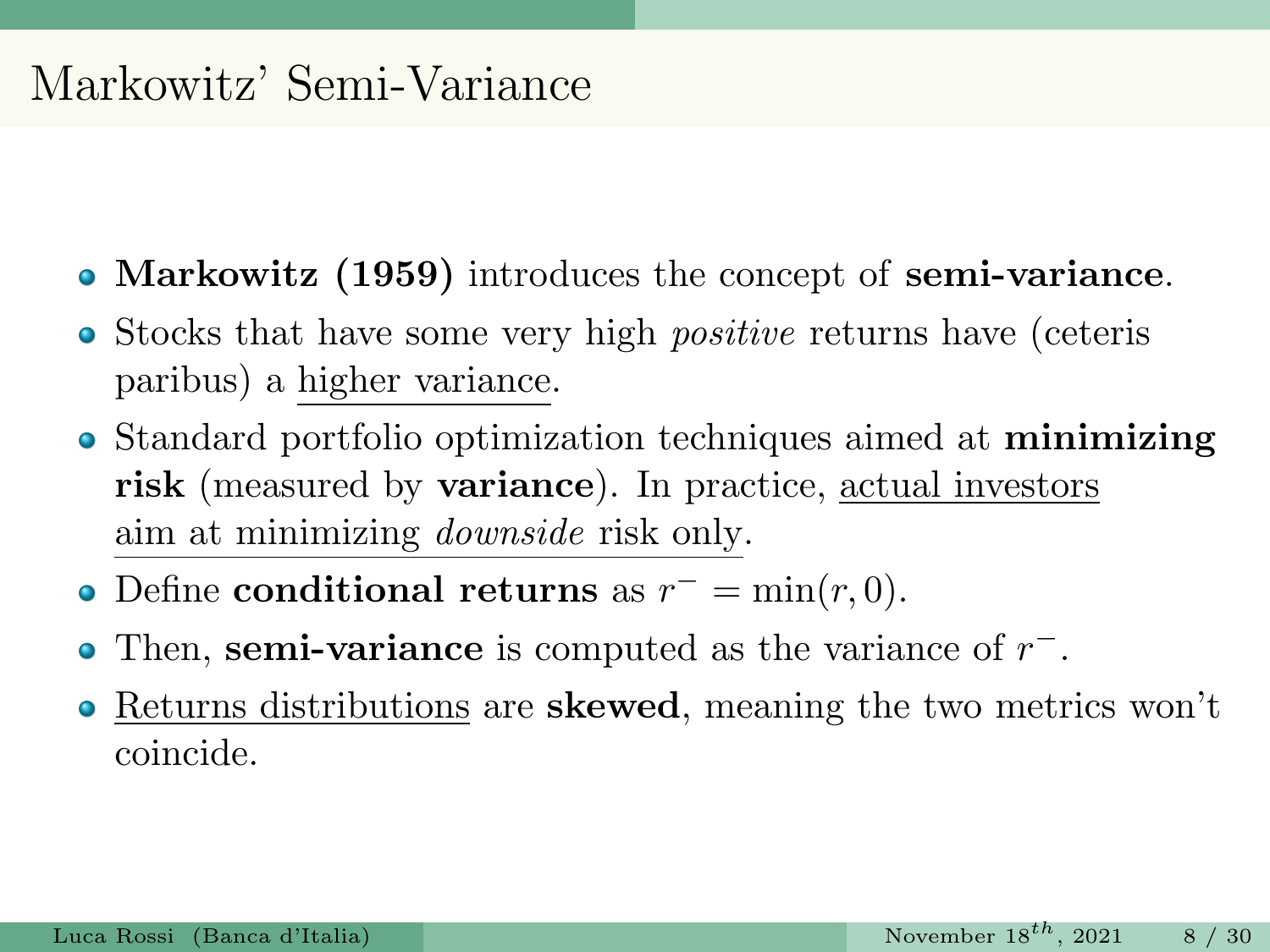### Semi-Variance in a Macro-Forecasting Setting

- As it happens in finance, government and households are also interested in containing downside risk only.
- We define conditional forecast errors as

$$
\hat{\epsilon}_{t,t+h}^{-,i} = \min(\hat{\epsilon}_{t,t+h}^i, 0)
$$

- We then compute the **residual standard deviation**  $\hat{\sigma}$ <sup> $\cdot$ </sup> on those conditional errors.
- Our downside-risk sharing measure:

$$
DRS_h = \frac{\hat{\sigma}_h^{b,-} - \hat{\sigma}_h^{a,-}}{\hat{\sigma}_h^{b,-,tot}}
$$

.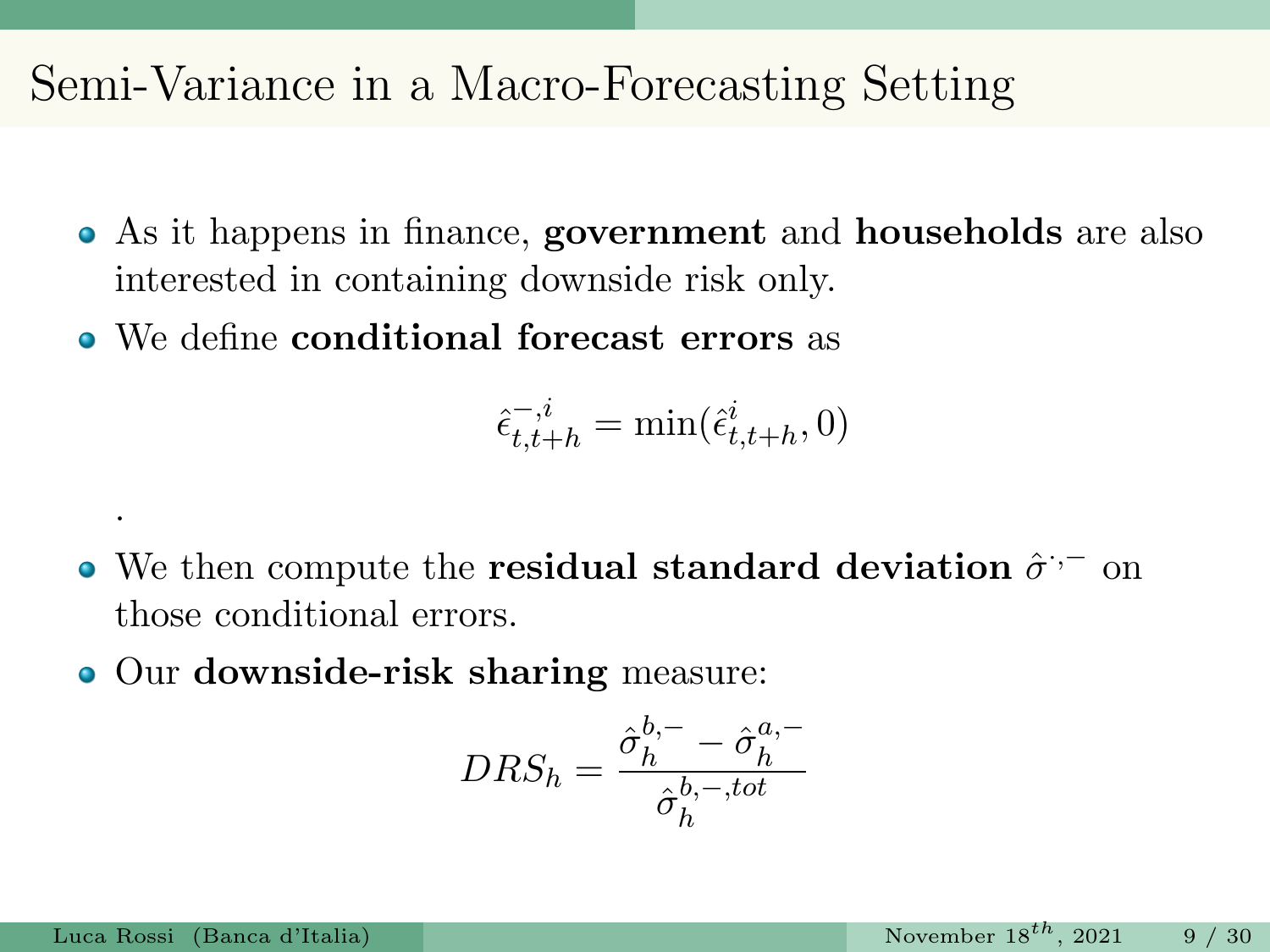#### Dataset

- We focus on labor income as in Duwicquet and Farvaque (2018), not on total (i.e. personal  $+$  corporate  $+$  government) income as in ASY and others.
- We are interested in the average US citizen, not on the average US state, so ideally one would want to work with household-level data, which would ensure no aggregation bias.
- Focusing on labor income alone reduces a lot this bias as capital income is extremely concentrated.
- The non-labor share of GDP (NOS, CFC, taxes on production and imports less subsidies) goes largely unsmoothed by the federal government.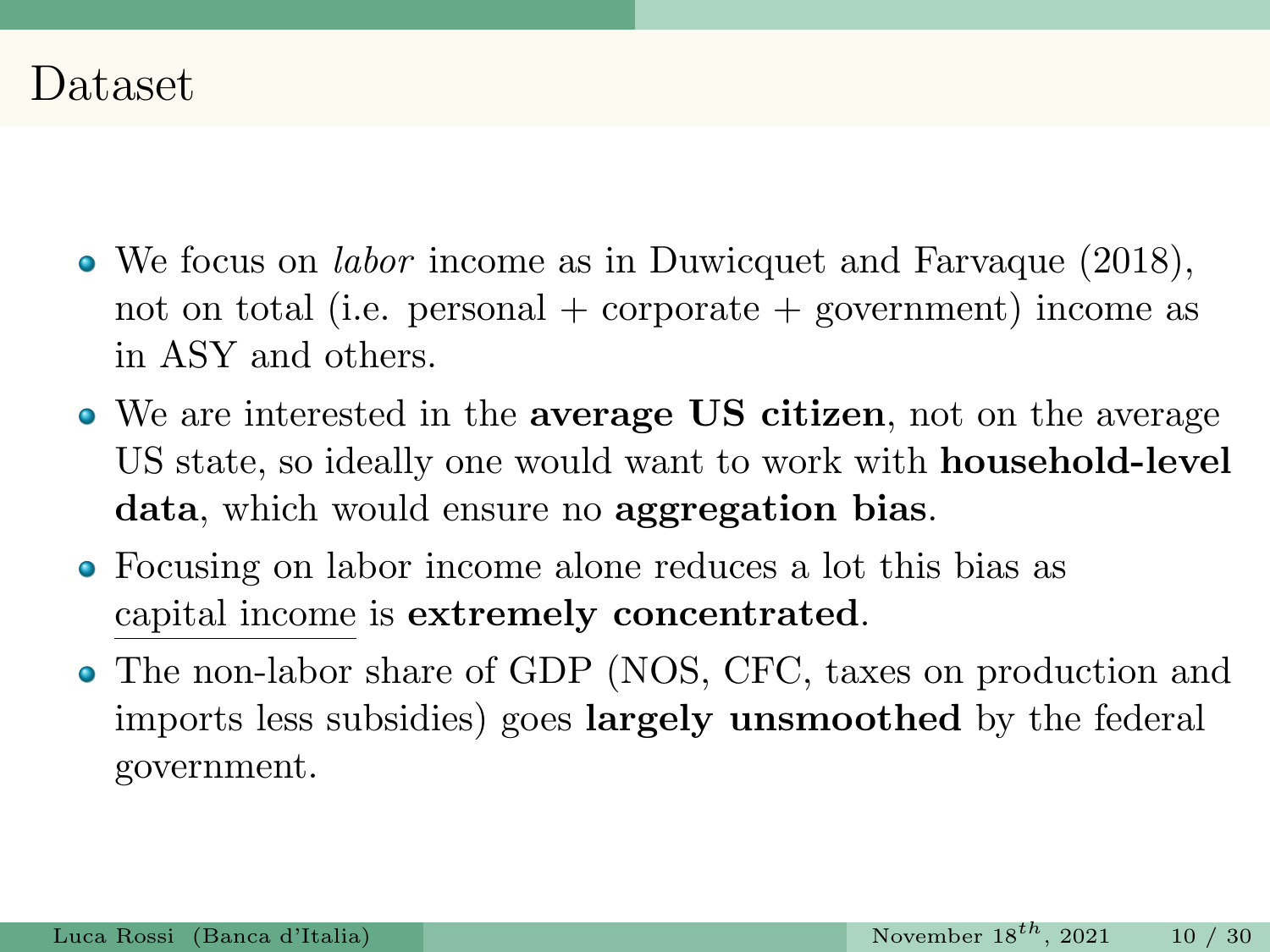# Congressional Budget Office (2017)

| Percent                       | Labor |      | Capital Social insurance |
|-------------------------------|-------|------|--------------------------|
| Lowest quintile               | 81.9  | 18.1 | 33.9                     |
| Middle three quintiles        | 81.3  | 18.7 | 19.8                     |
| $81^{st} - 99^{th}$ prct      | 73.6  | 26.4 | 5.2                      |
| $99^{th} - 99.9^{th}$ prct    | 44.8  | 55.2 | 1.0                      |
| $99.9^{th} - 99.99^{th}$ prct | 28.5  | 71.5 | 0.0                      |
| Top 0.01 percent              | 13.3  | 86.7 | 0.0                      |

ä,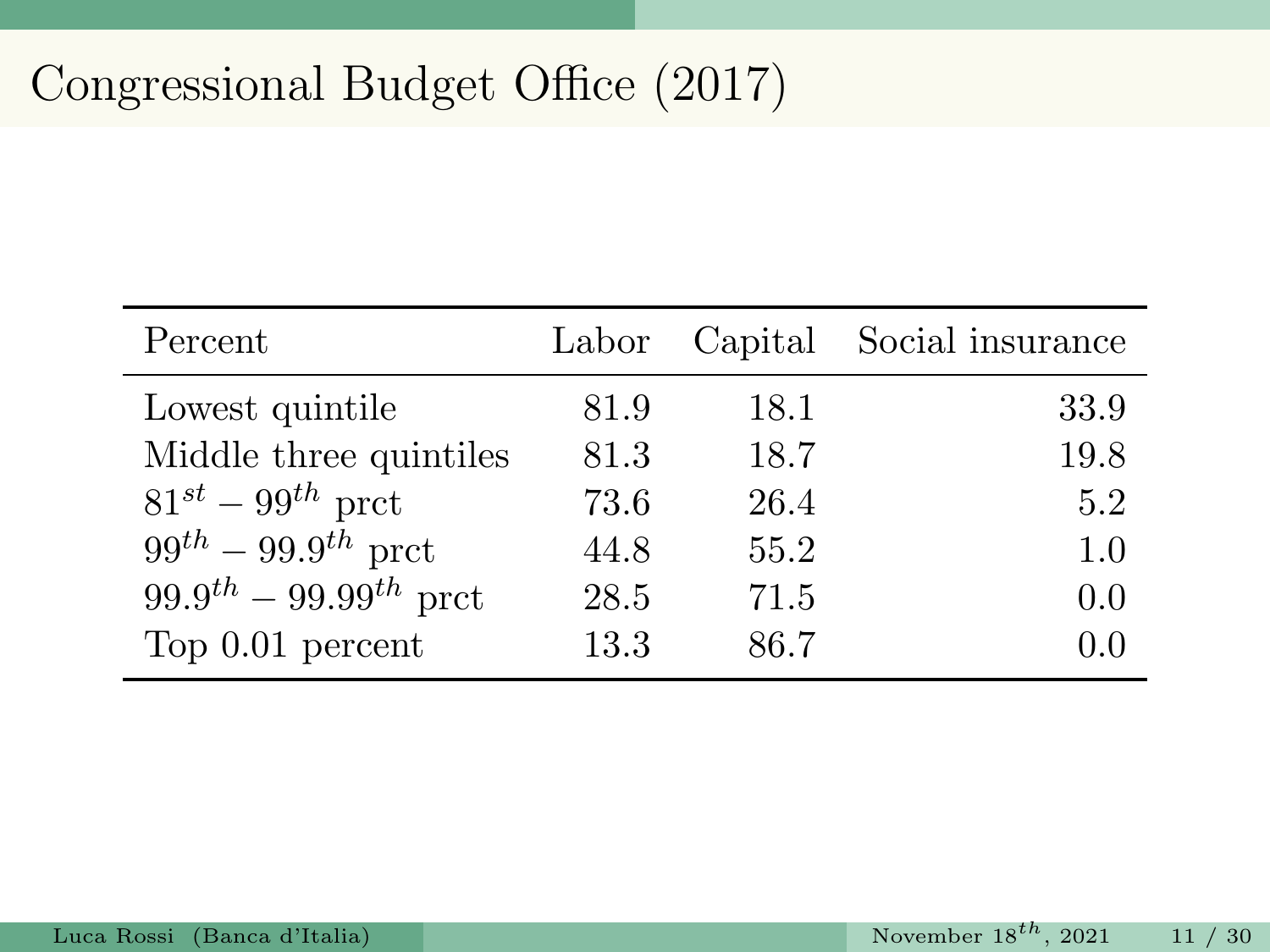# Income Before and After Federal Intervention

 $\bullet$  W<sup>b</sup> = wages and salaries

 $\bullet$ Federal fiscal flows  $=$  federal personal transfers  $+$ 

− employee and self-employed contributions +

− pers. current taxes to the federal government

- $\bullet$  W<sup>a</sup> = W<sup>b</sup> + federal fiscal flows
- Data from 1997 to 2018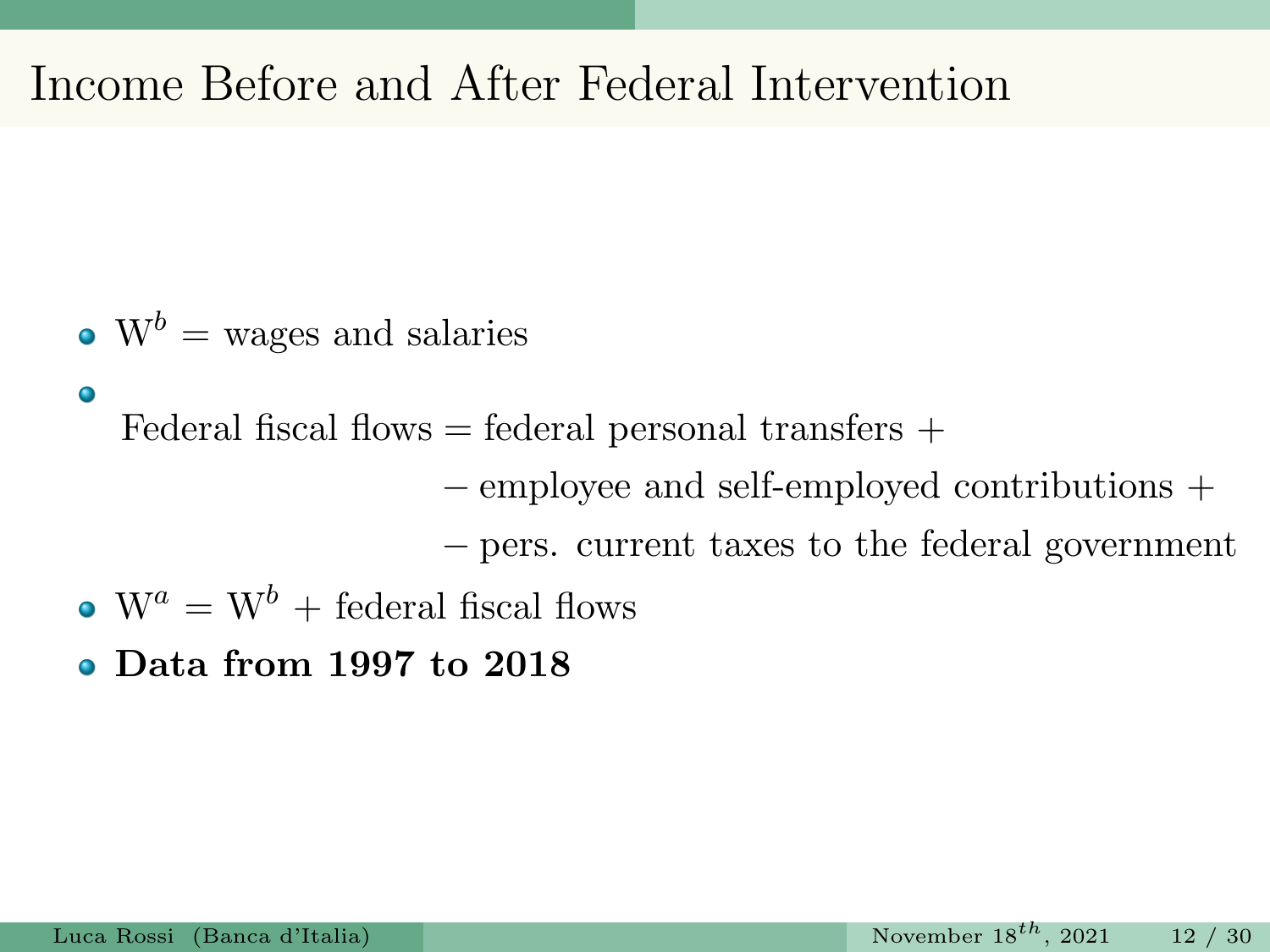# Baseline estimates

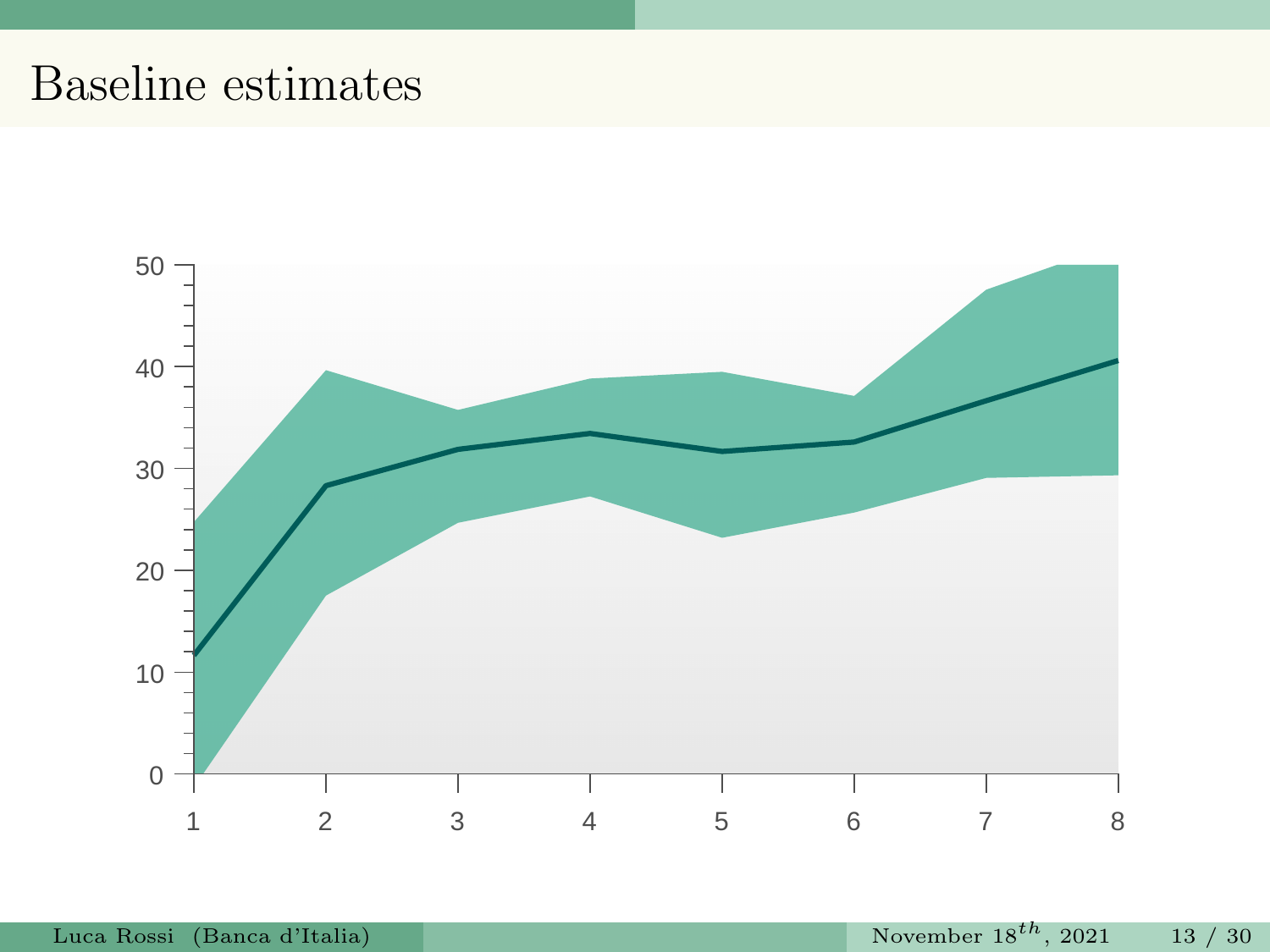# A Dissection of Our Results



Luca Rossi (Banca d'Italia) November  $18^{th}$ , 2021 14 / 30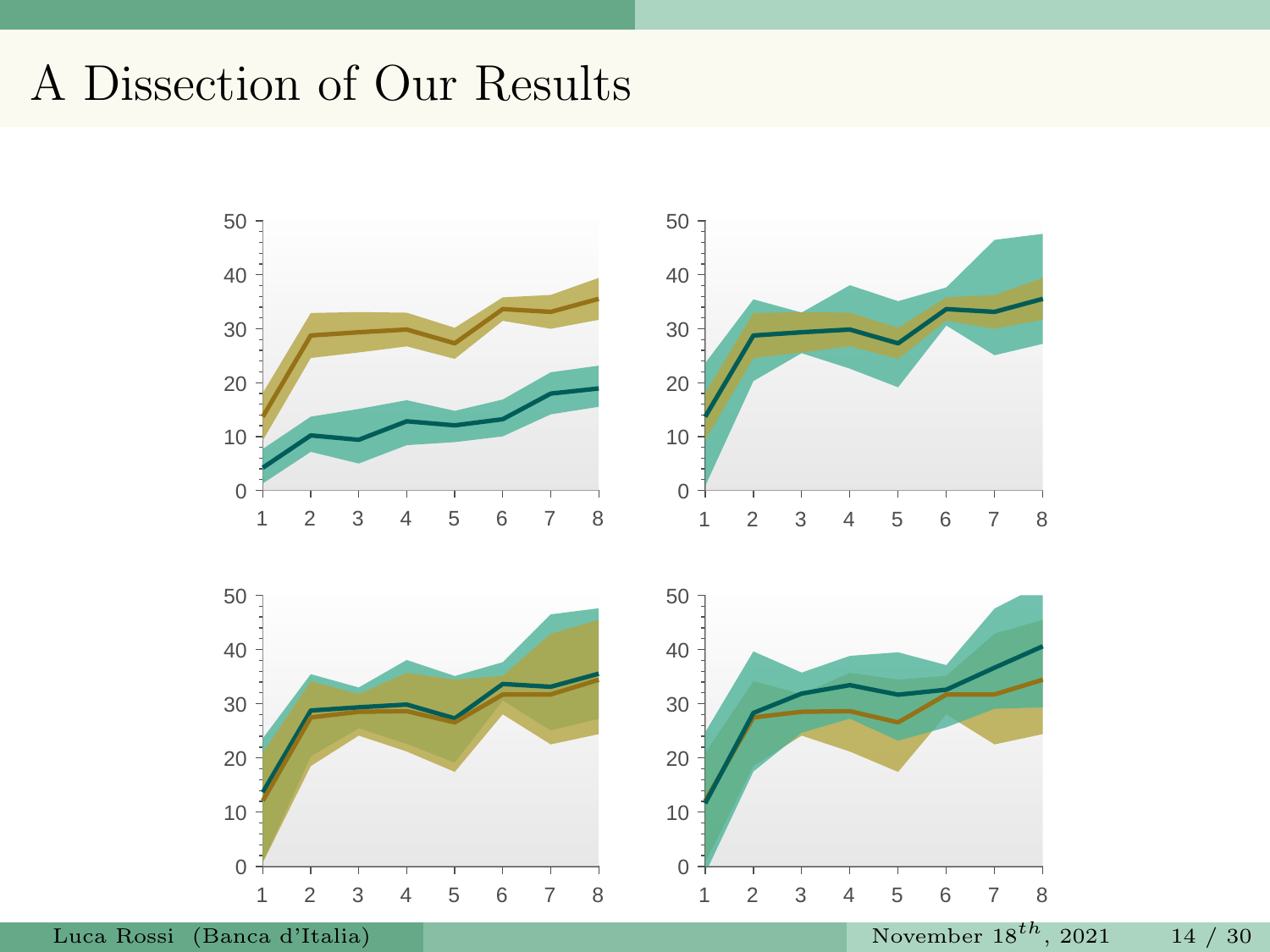### Federal Payments to Individuals - Percent of GDP

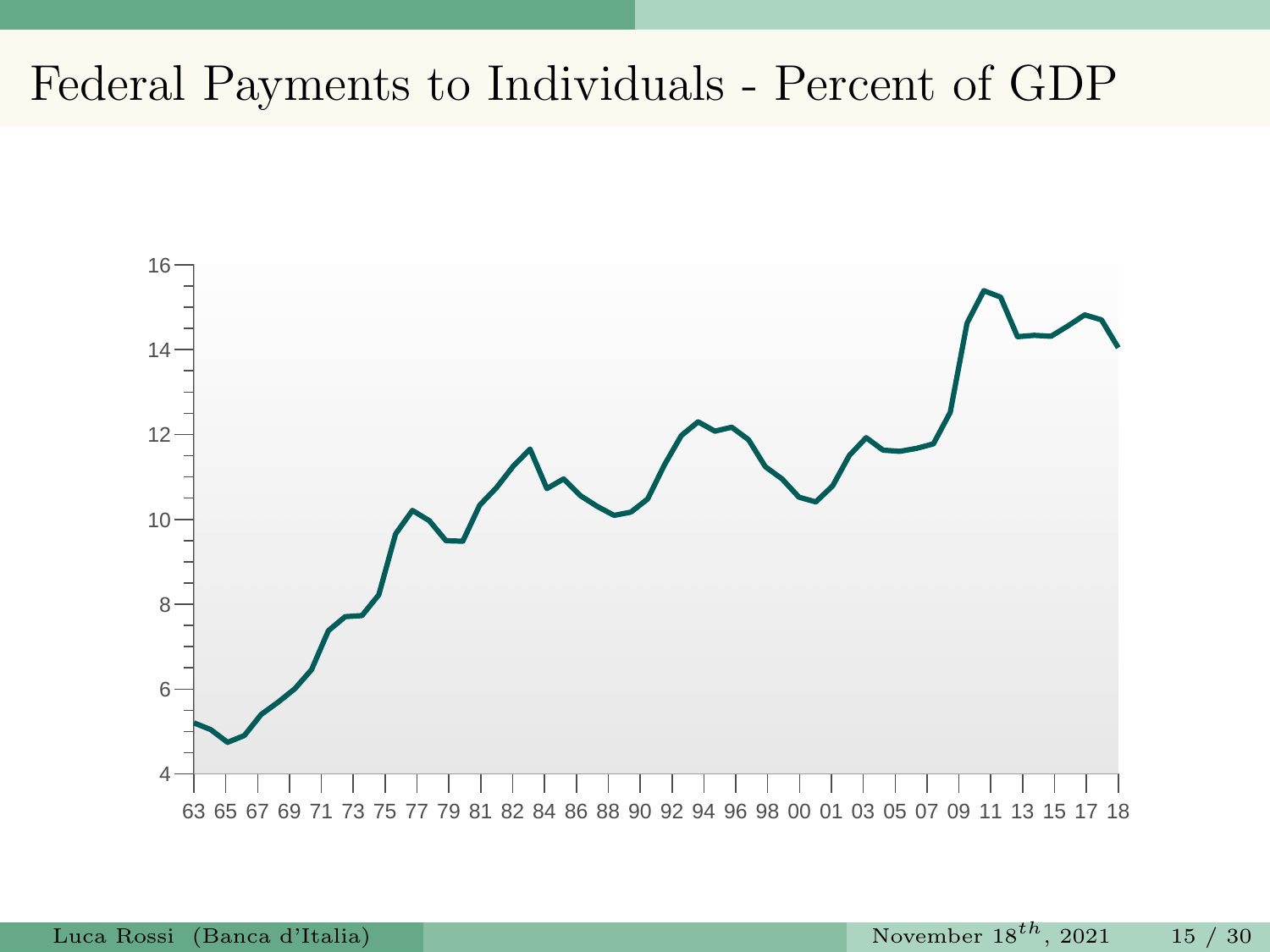### Expanding Windows

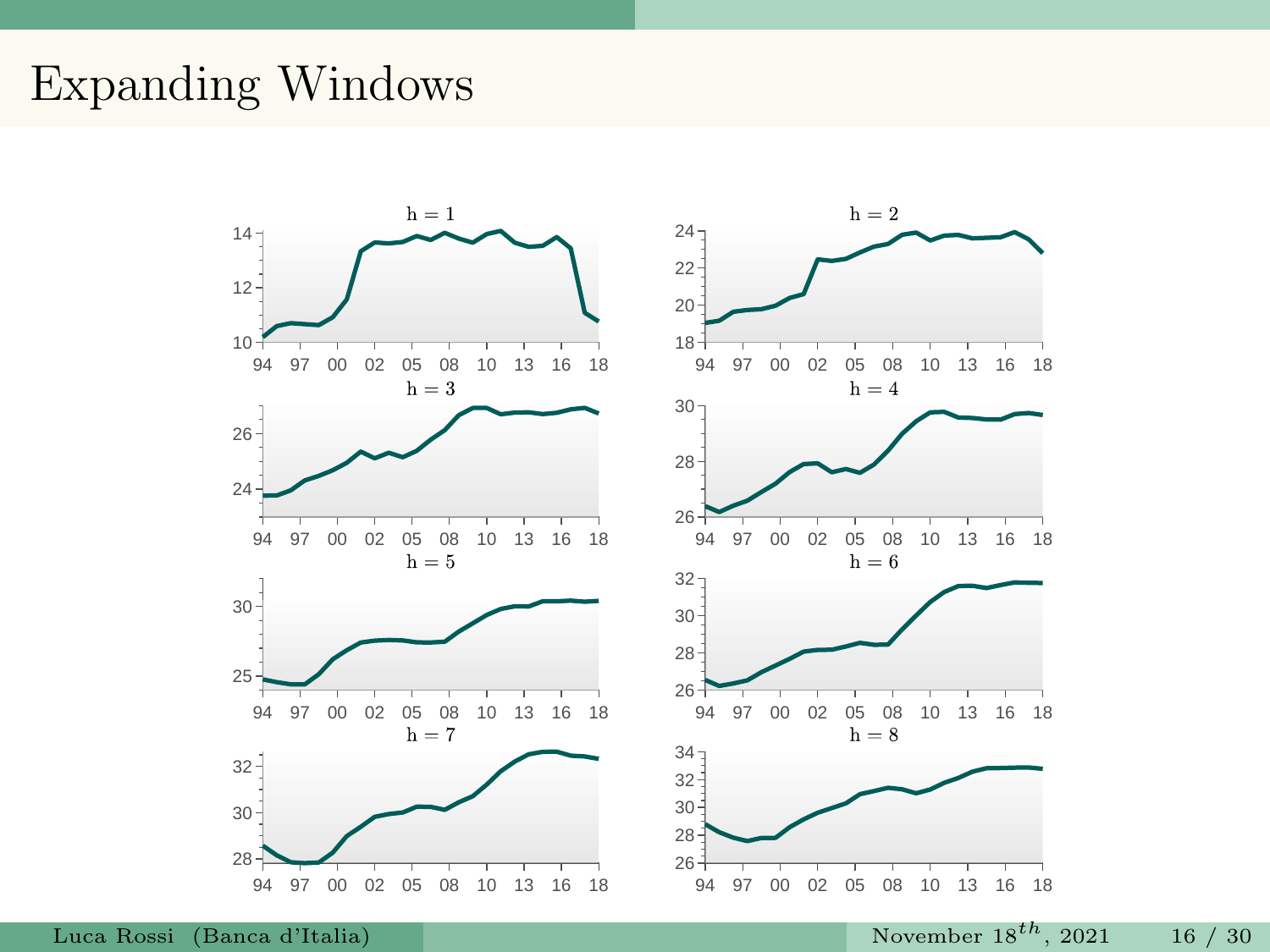# Different Thresholds

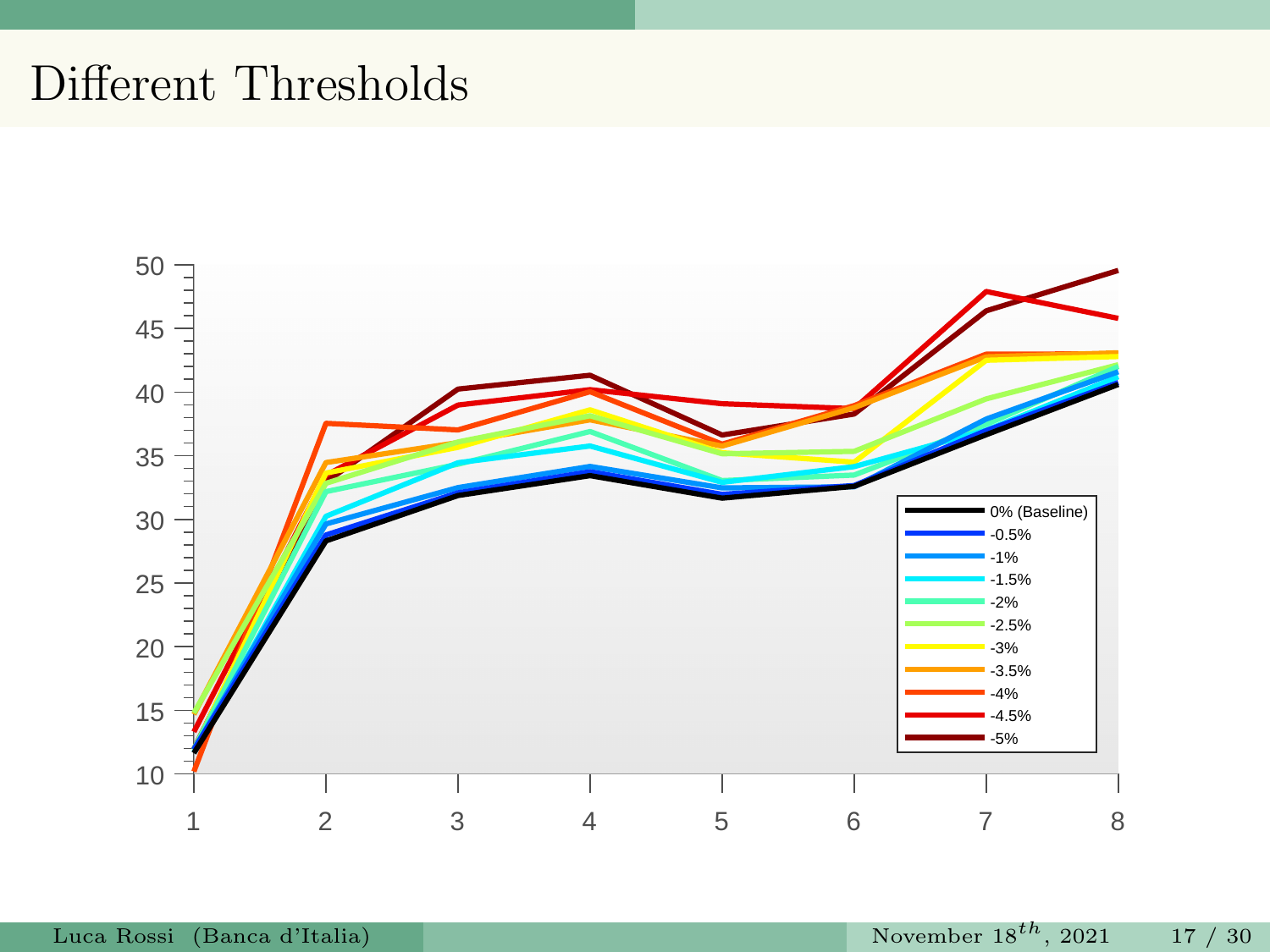### Sensitivity analysis

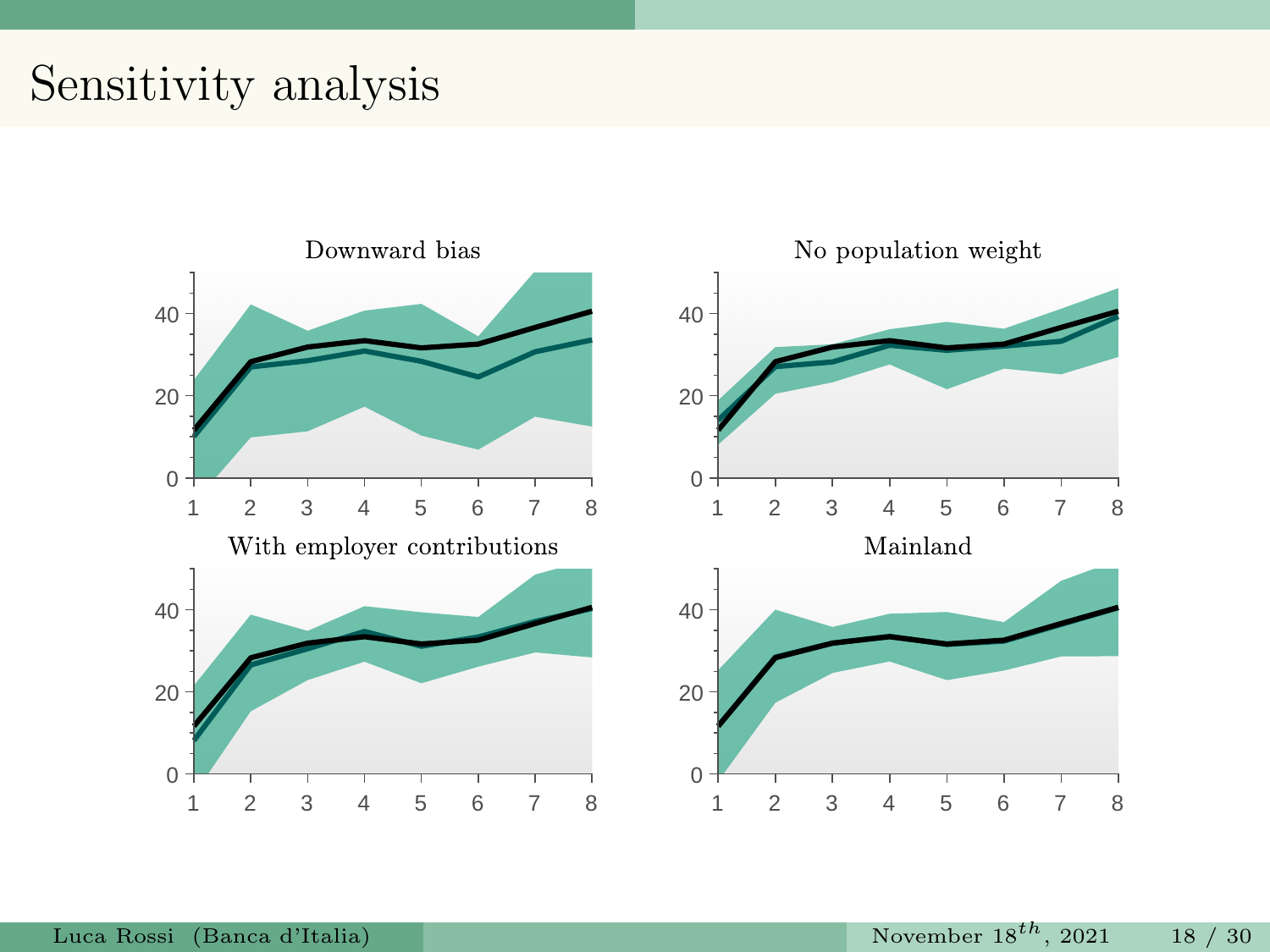# Sensitivity analysis

![](_page_19_Figure_1.jpeg)

![](_page_19_Figure_2.jpeg)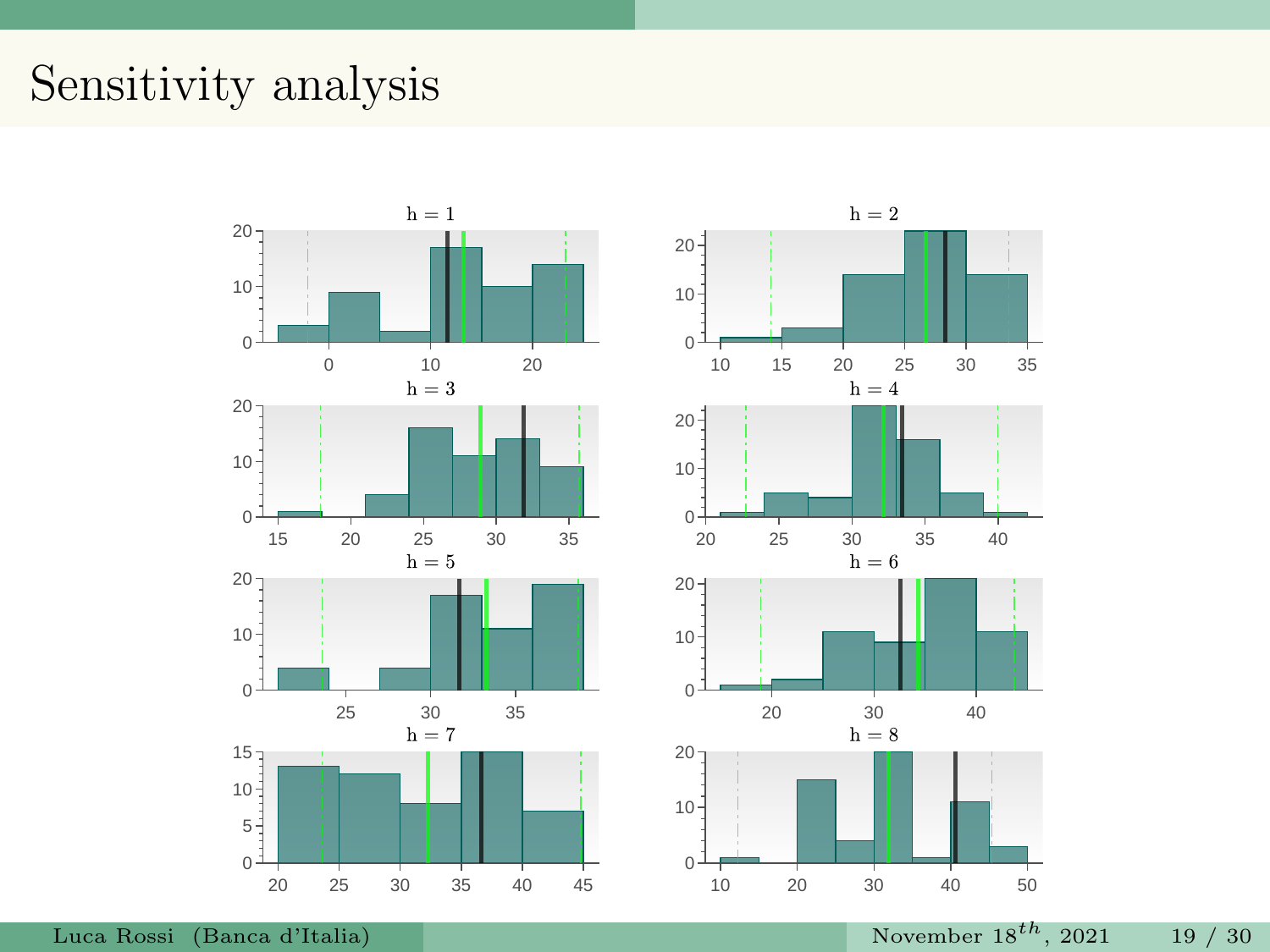# Asdrubali et al. (1996) - A Quick Review

Some definitions from Asdrubali et al. (1996):

- $GDP^i$ : Gross Domestic Product for state i
- $S_I = GDP + Net Factor Income: State Income$
- $\bullet$   $DSI = SI + Net$  Fiscal Flows: Disposable State Income
- C: State Consumption
- $\bullet$  DSI C: Savings

Define  $x = \Delta \log X$ , with  $\Delta$  being one-year difference. Now:

- If full income smoothing after **capital market flows**, we should have that  $cov(s_i, gdp) = 0$ . Otherwise, fiscal channel can play a role.
- If full income smoothing after **capital+fiscal**, then  $cov(ds_i, gdp) = 0$ . Otherwise, credit channel can play a role.
- If full income smoothing after **capital+fiscal+credit**, then  $cov(c, gdp) = 0$ . Otherwise, some gdp variance is left unsmoothed.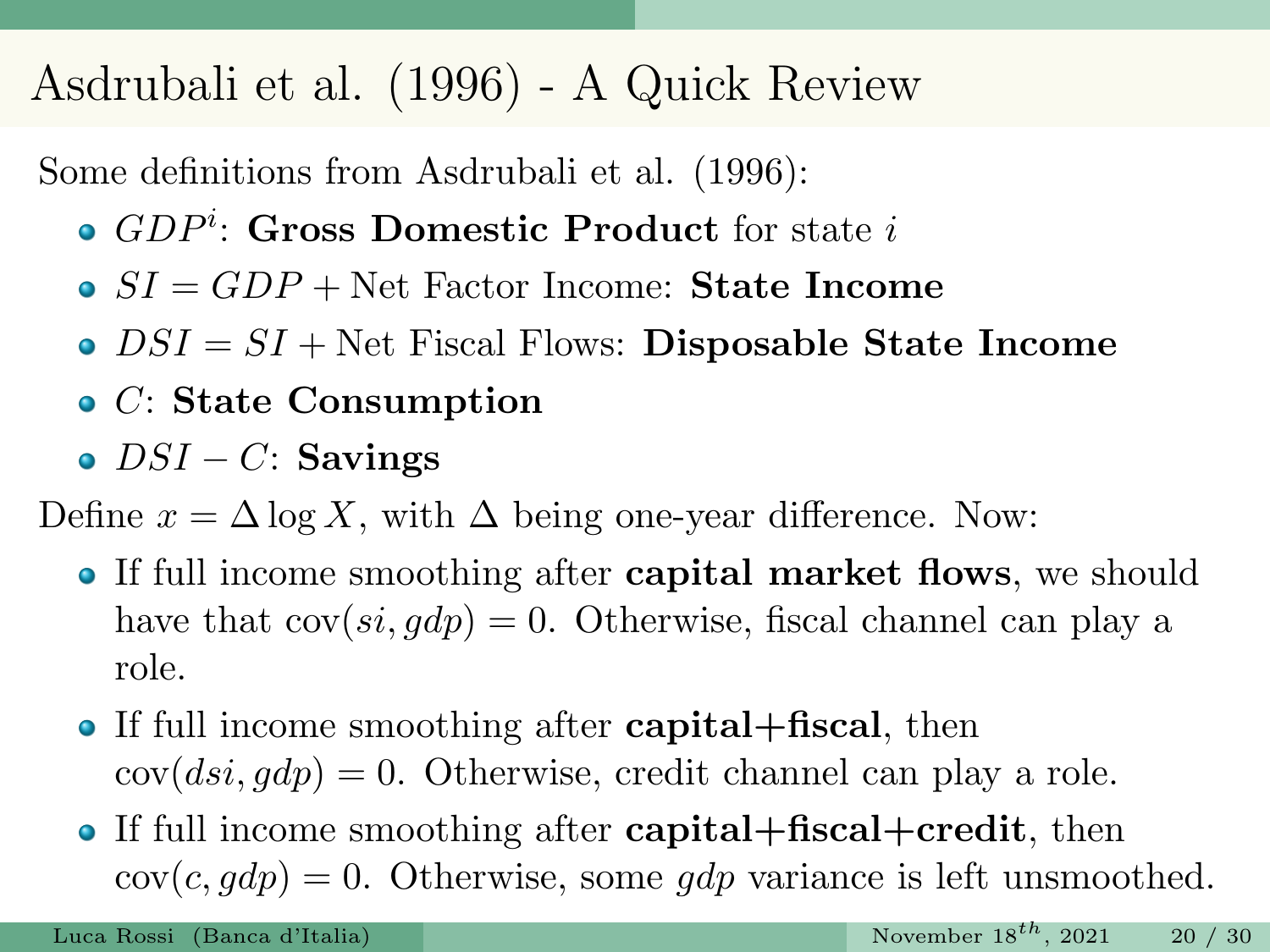### Asdrubali et al. (1996) - Equations

Starting from the identity

$$
GDP^i = \frac{GDP^i}{SI^i} \frac{SI^i}{DSI^i} \frac{DSI^i}{C^i} C^i,
$$

one can get to

$$
var(gdp) = cov(gdp, gdp - si) +
$$
  
\n
$$
cov(gdp, si - dis) +
$$
  
\n
$$
cov(gdp, disi - c) +
$$
  
\n
$$
cov(gdp, c),
$$

which dividing by  $var(gdp)$  yields

$$
1 = \beta_K + \beta_F + \beta_C + \beta_U,
$$

which are **OLS** coefficients obtained from regression of right element in  $cov(qdp, \cdot)$  onto gdp.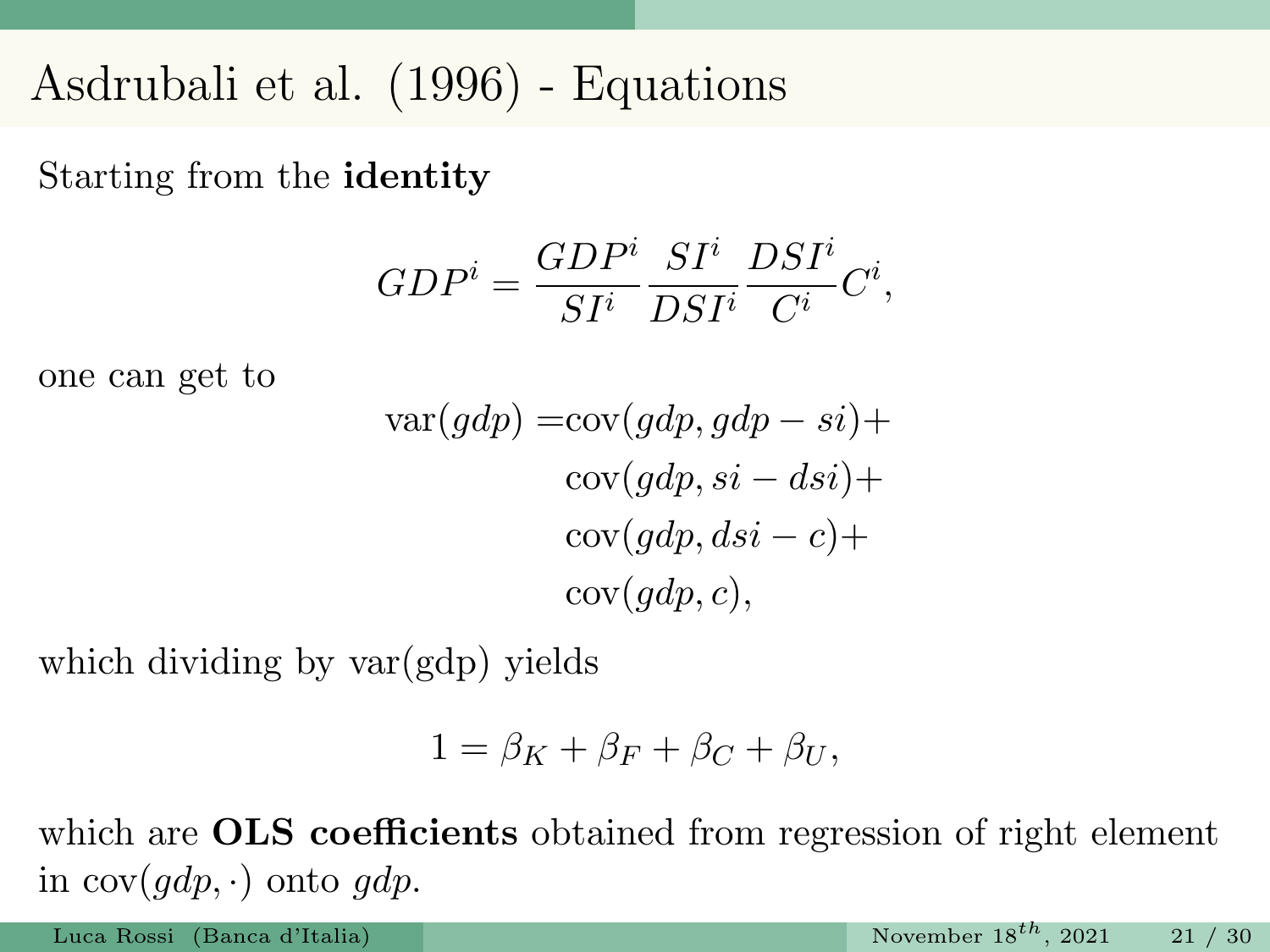The Neglected Role of Capital Depreciation

Corrected definitions:

- $GDP^i$ : Gross Domestic Product for state i
- $\bullet$  NDP = GDP CFC: Net Domestic Product
- $\bullet SI = NDP + Net Factor Income: State Income$

Now:

- In *international* risk sharing models like Sørensen and Yosha (1998), one separates the capital depreciation channel from the capital market one by using GNP statistics.
- In a US *intranational* risk sharing model, no state-level GNP data exists.
- Past research has implicitly included CFC and corporate savings into capital income flows.
- We provide estimates of state-level CFC and disentangle the capital depreciation channel from the capital market one.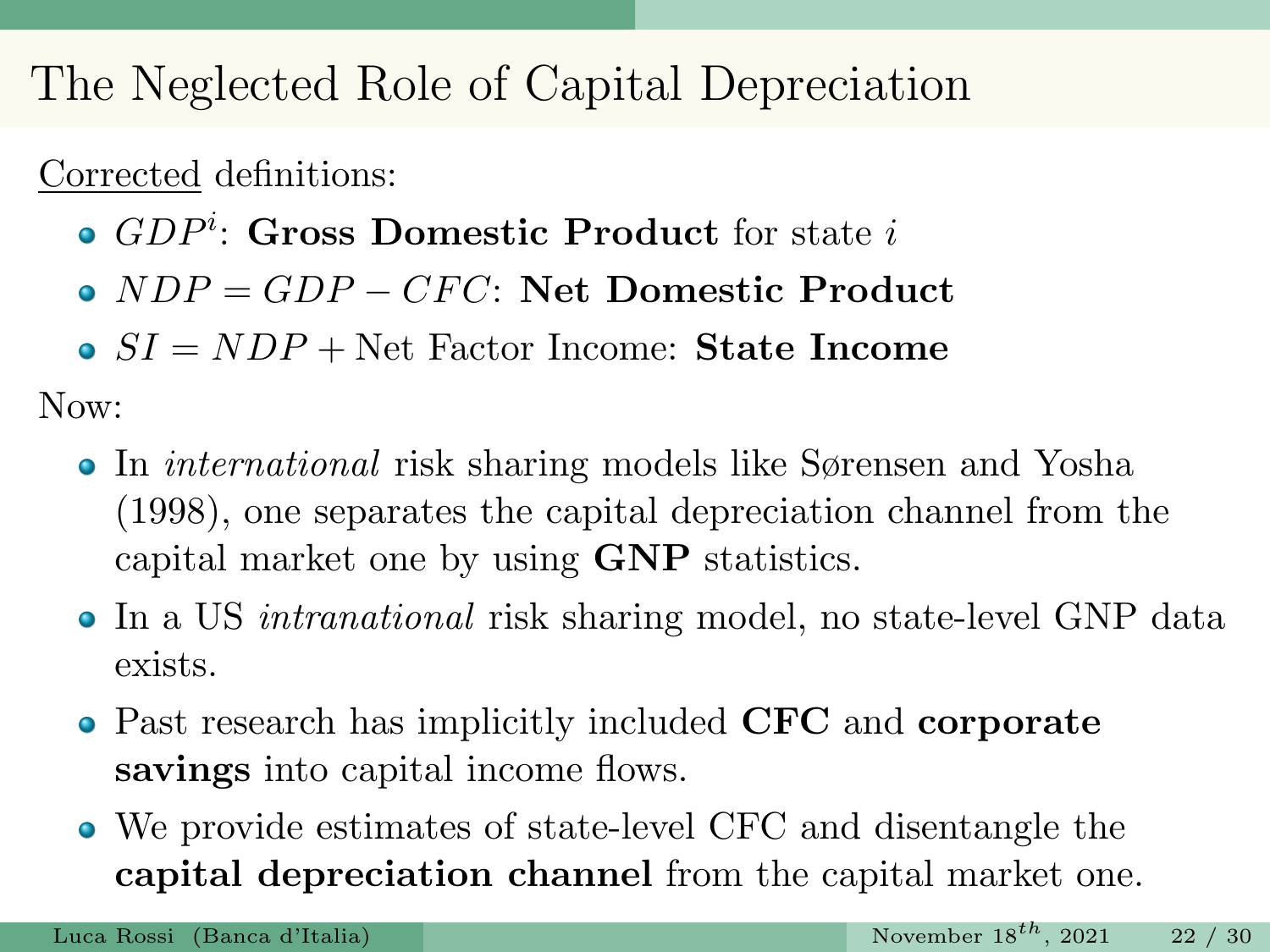# Choice of State Weights

 $CFC = GOS - NOS - SD$ 

#### state-level GOS exists.

We then only need state-level estimates of NOS (and SD).

| Item                                      | 2018  | %     | Allocation weights |
|-------------------------------------------|-------|-------|--------------------|
| Net Operating Surplus (NOS)               | 5,063 | 100   |                    |
| Proprietors' income with IVA and CCAdj    | 1,586 | 31    | Proprietors' inc.  |
| Rental income of persons with CCAdj       | 759   | 15    | Rental inc. pers.  |
| Business current transfer payments (net)  | 157   | 3     | GDP                |
| Current surplus of government enterprises | -6    | $-()$ | GDP                |
| Corp. profits with IVA and CCAdj, d.i.    | 1,730 | 34    | <b>PCE</b>         |
| Net interest and misc. payments, d.i.     | 836   |       | Monetary int. rec. |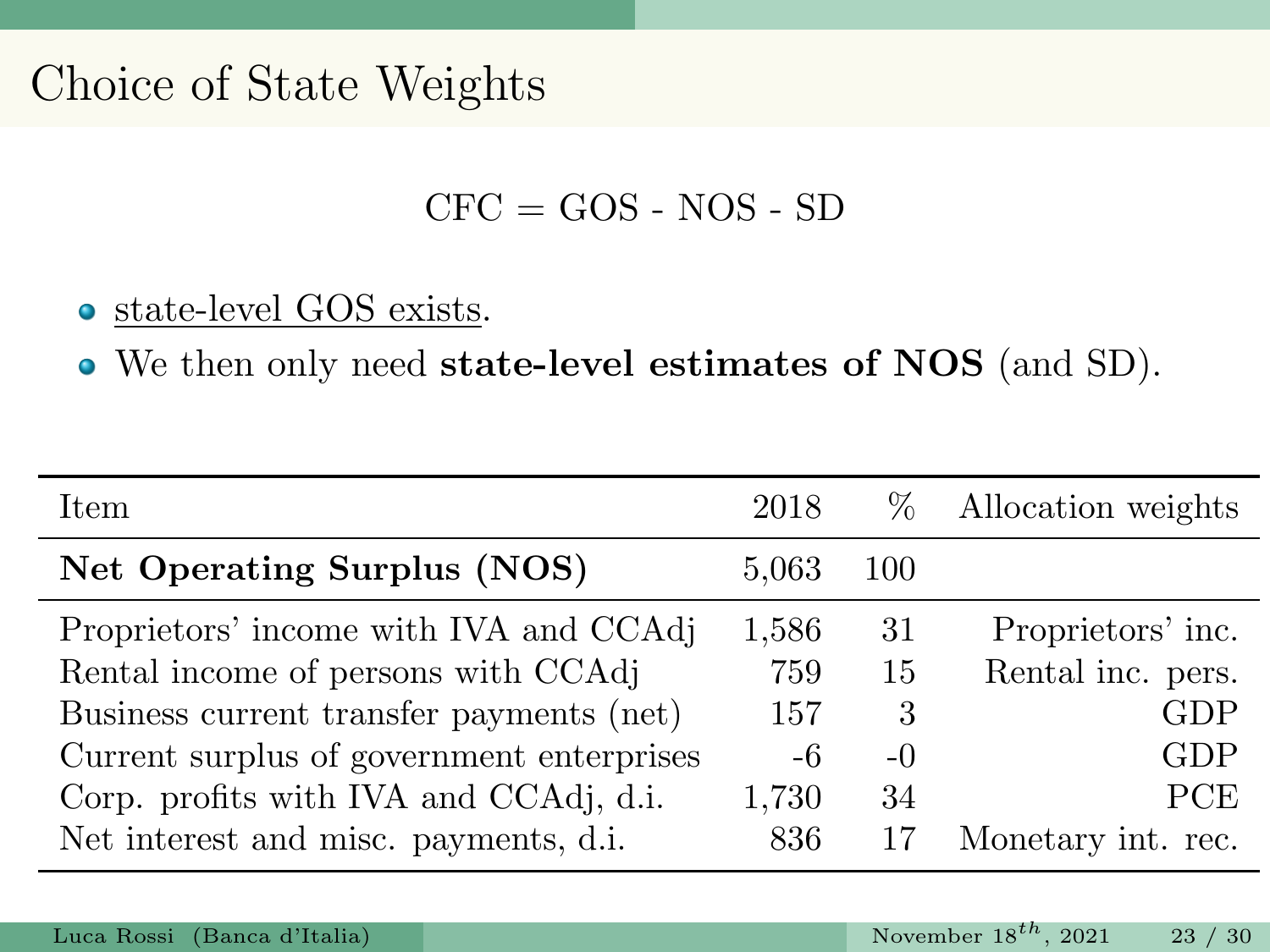## Consumption of Fixed Capital - US

![](_page_24_Figure_1.jpeg)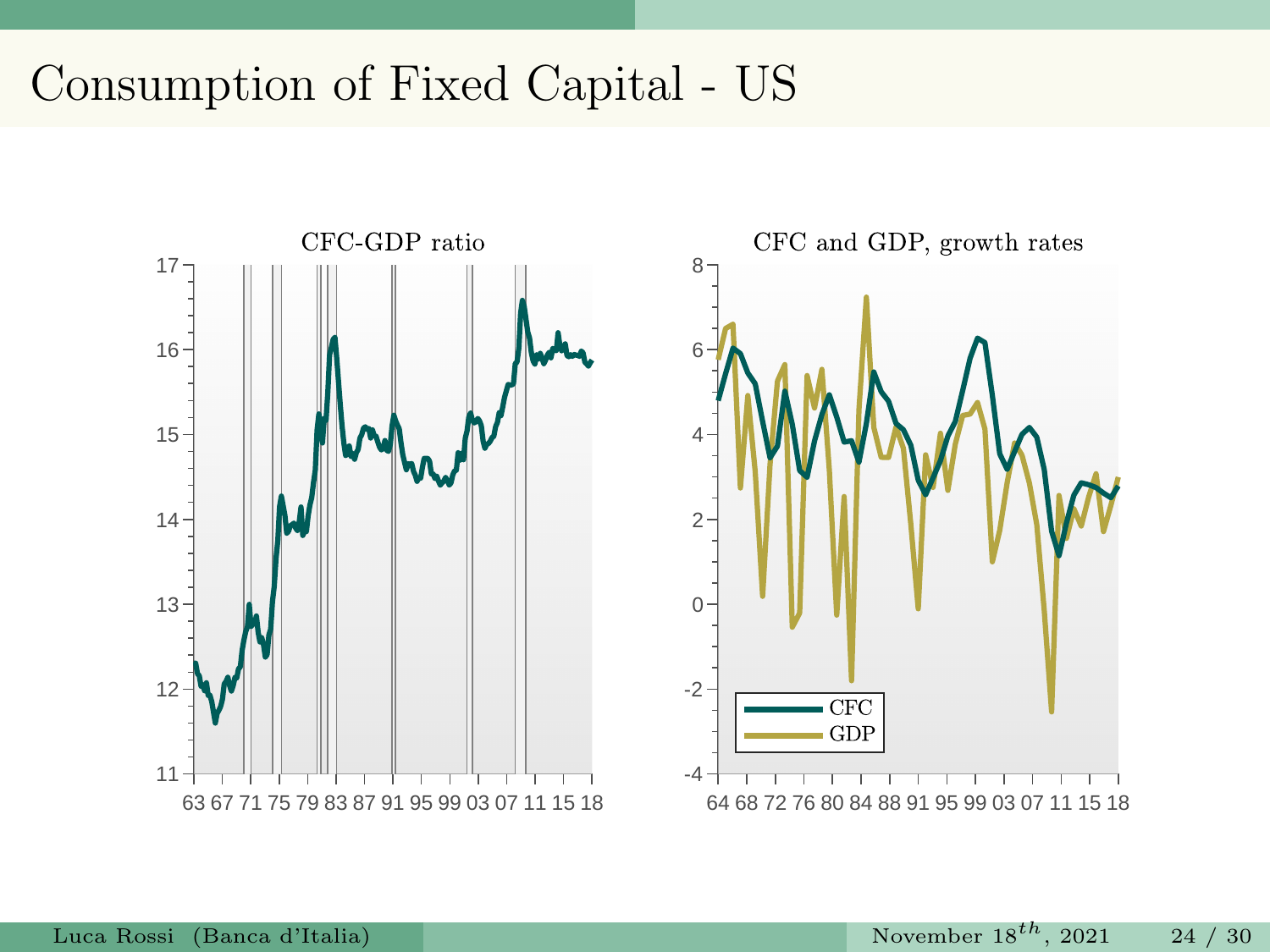# Asdrubali et al. (1996) - Modified Model

$$
\Delta \log GDP_t^i - \Delta \log NDP_t^i = \mu_{D,t} + \beta_D \Delta \log GDP_t^i + u_{D,t}^i,
$$
  
\n
$$
\Delta \log NDP_t^i - \Delta \log SI_t^i = \mu_{K,t} + \beta_K \Delta \log GDP_t^i + u_{K,t}^i,
$$
  
\n
$$
\Delta \log SI_t^i - \Delta \log DSI_t^i = \mu_{F,t} + \beta_F \Delta \log GDP_t^i + u_{F,t}^i,
$$
  
\n
$$
\Delta \log DSI_t^i - \Delta \log C_t^i = \mu_{C,t} + \beta_C \Delta \log GDP_t^i + u_{C,t}^i,
$$
  
\n
$$
\Delta \log C_t^i = \mu_{U,t} + \beta_U \Delta \log GDP_t^i + u_{U,t}^i,
$$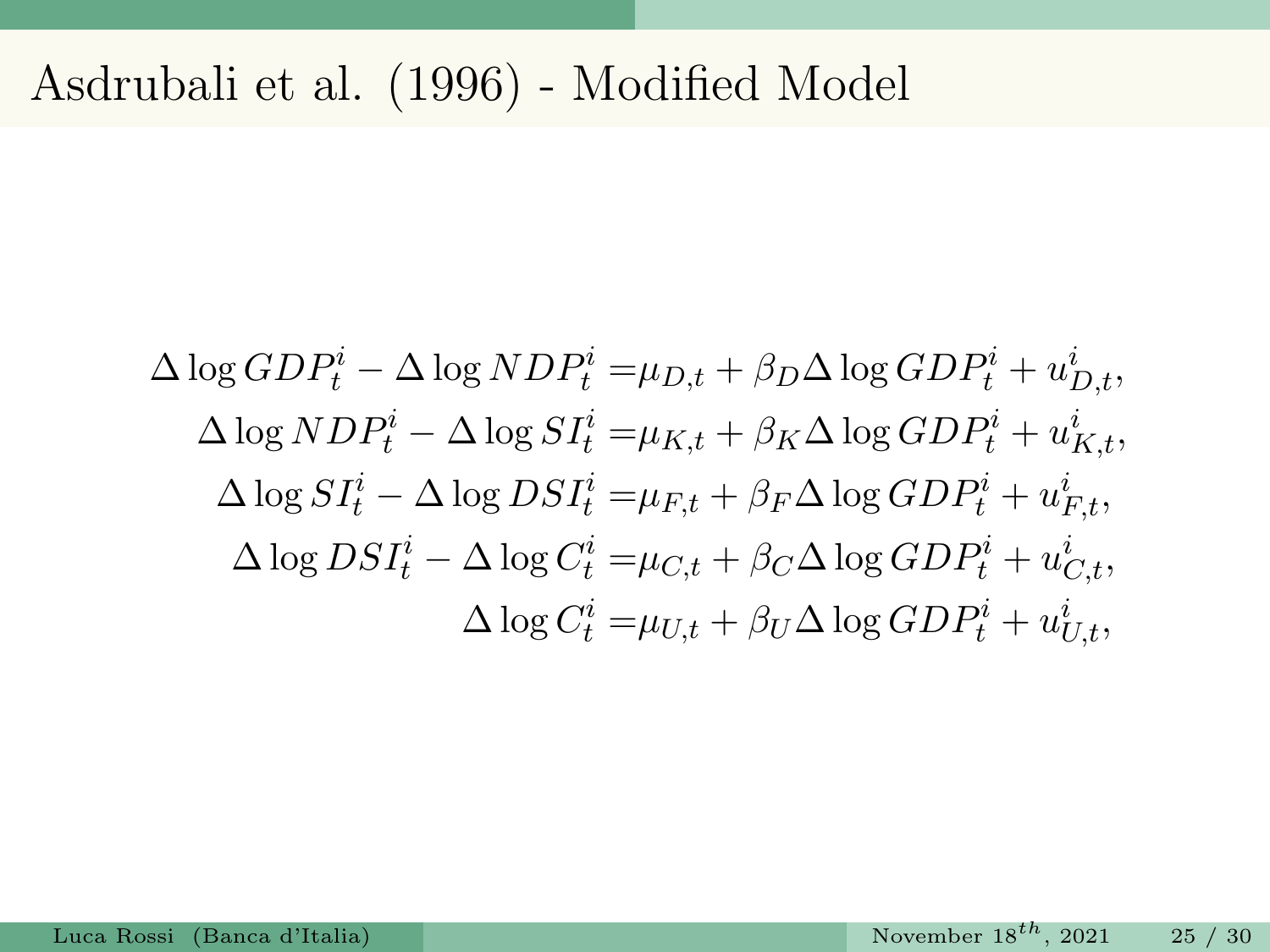# Regression Results - One-Year Horizon

| Model                            | (1)   | (2)   | (3)           | (4)           | (5)           | (6)           |
|----------------------------------|-------|-------|---------------|---------------|---------------|---------------|
| $\beta_D$ (Capital depreciation) |       |       | 41.4<br>(1.6) | 38.3<br>(1.5) | 42.3<br>(1.7) | 42.9<br>(1.8) |
| $\beta_K$ (Capital flows)        | 40.4  | 41.2  | $-0.3$        | 2.9           | $-0.1$        | 4.8           |
|                                  | (2.5) | (2.5) | (2.0)         | (1.7)         | (2.1)         | (2.5)         |
| $\beta_F$ (Fiscal flows)         | 7.2   | 6.4   | 6.4           | 6.4           | 6.0           | 9.8           |
|                                  | (0.6) | (0.6) | (0.6)         | (0.6)         | (0.6)         | (0.7)         |
| $\beta_C$ (Credit and savings)   | 35.4  | 35.4  | 35.4          | 35.4          | 36.1          | 24.8          |
|                                  | (2.6) | (2.6) | (2.6)         | (2.6)         | (2.7)         | (3.1)         |
| $\beta_U$ (Unexplained)          | 17.0  | 17.0  | 17.0          | 17.0          | 15.8          | 17.6          |
|                                  | (1.2) | (1.2) | (1.2)         | (1.2)         | (1.2)         | (1.3)         |
| PCE weights                      | No    | Yes   | Yes           | Yes           | Yes           | Yes           |
| Population weights               | No    | No    | No            | No            | No            | Yes           |
| State Fixed Effects              | No    | No    | No            | No            | $_{\rm Yes}$  | No            |

Luca Rossi (Banca d'Italia) November  $18^{th}$ , 2021 26 / 30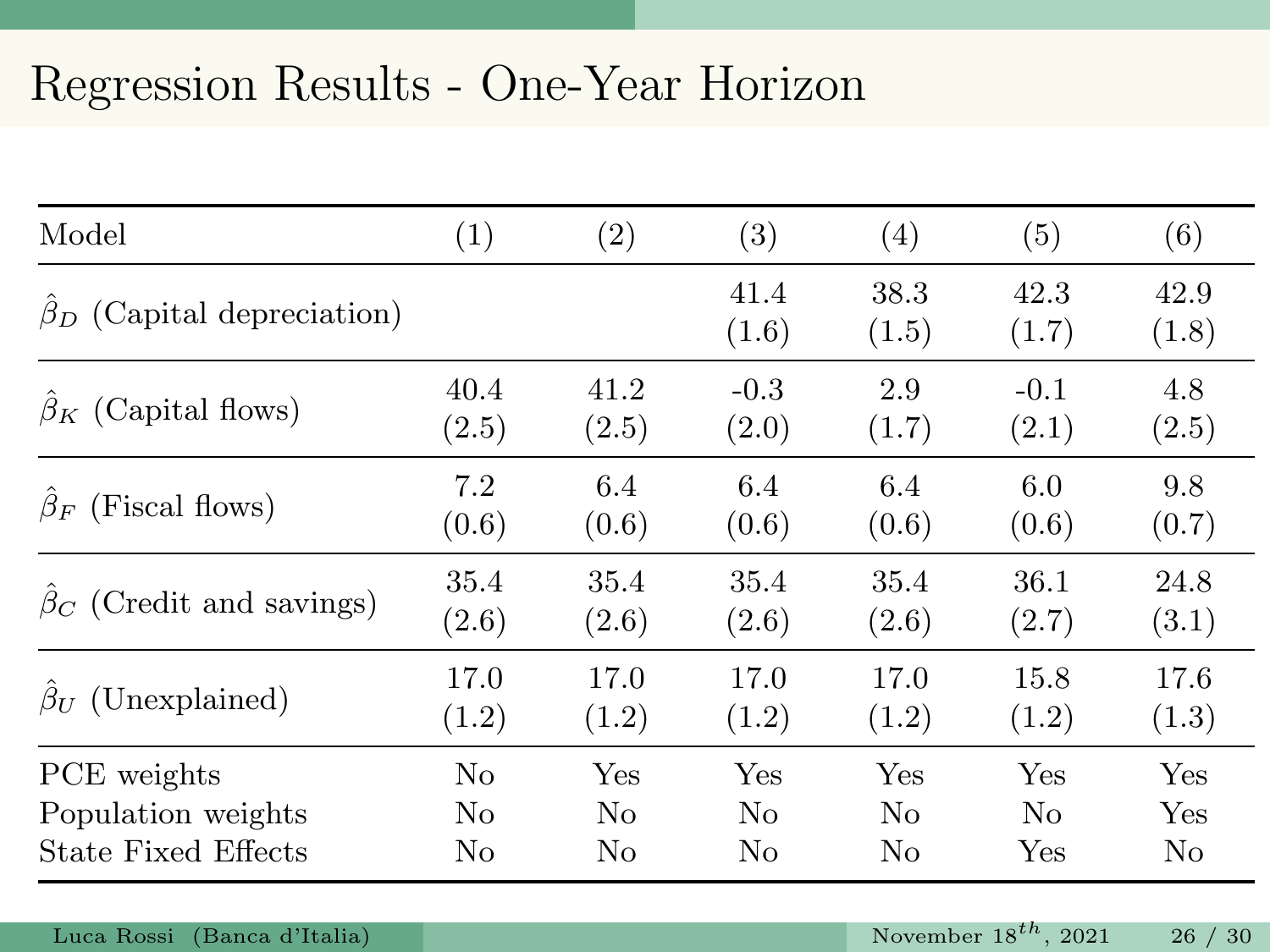# Regression Results - Different Horizons

![](_page_27_Figure_1.jpeg)

Luca Rossi (Banca d'Italia) November  $18^{th}$ , 2021 27 / 30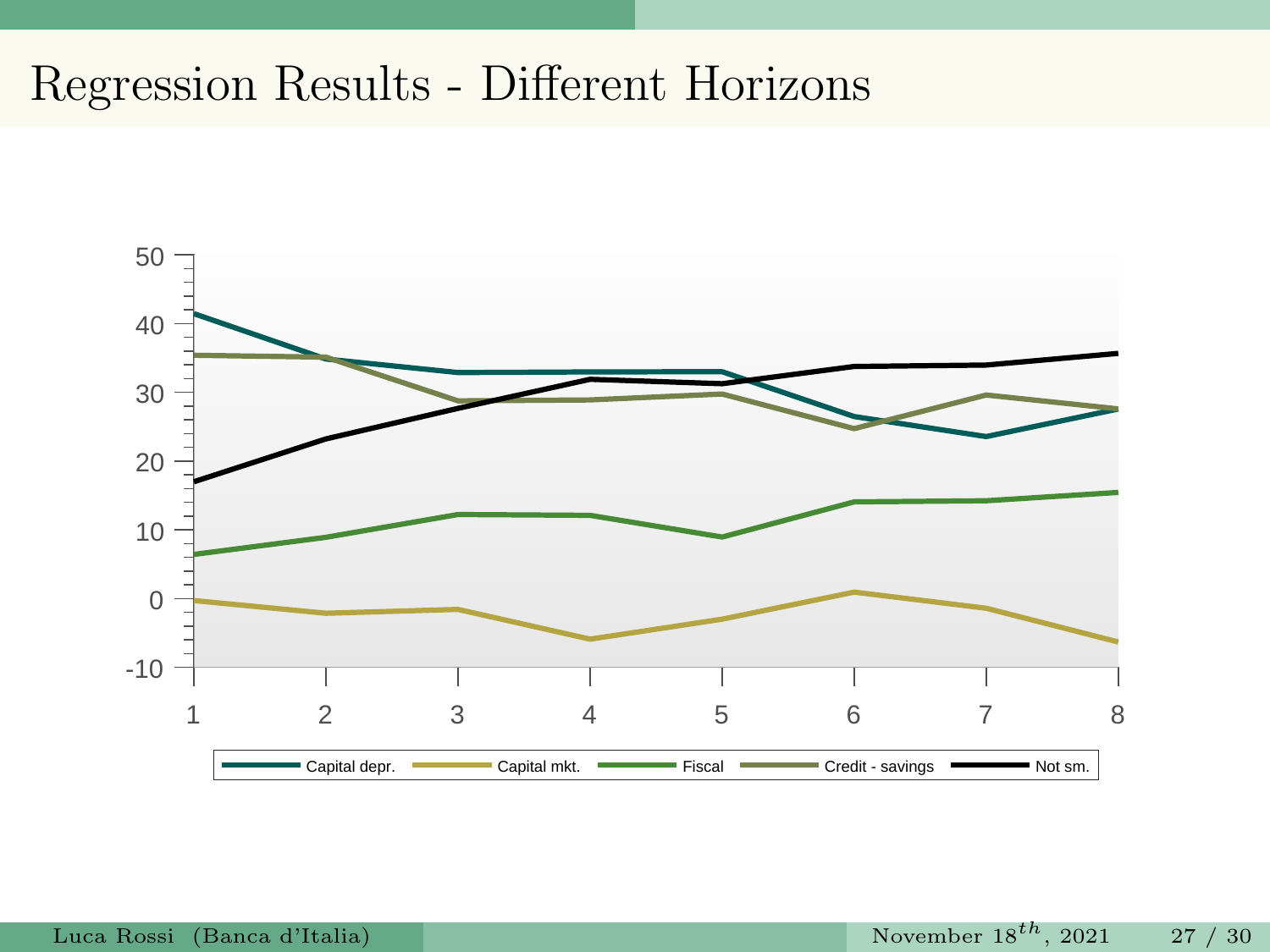# Sensitivity Analysis

![](_page_28_Figure_1.jpeg)

![](_page_28_Figure_2.jpeg)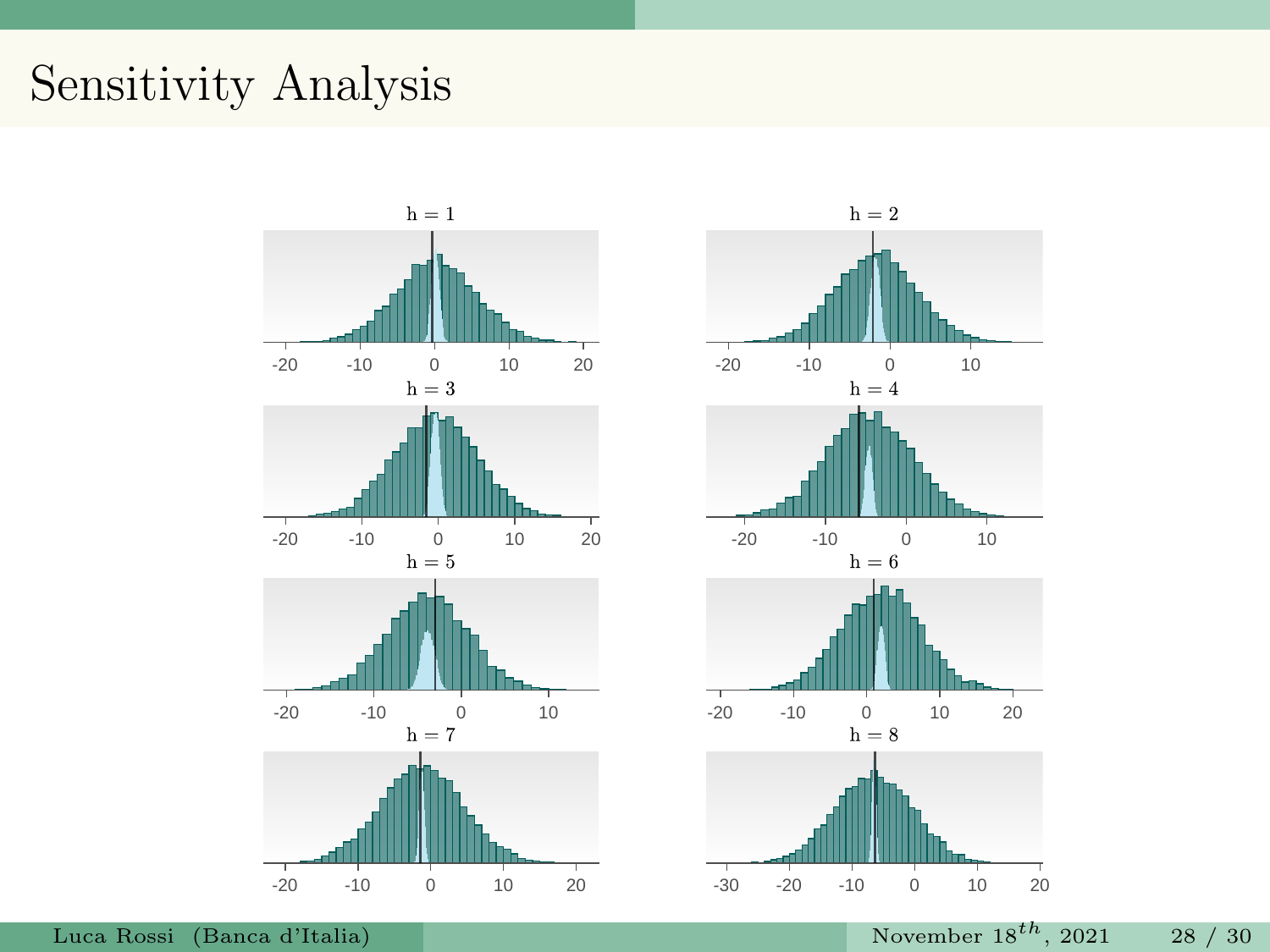### Conclusions

- We develop a new methodology that provides the first estimates of downside-risk sharing.
- We revisit the case for a fiscal union by showing that its beneficial effects are largely higher than previously calculated.
- While some of the **past research** suggested the fiscal channel could absorb only about 10% of idiosyncratic income fluctuations, we estimate this number to sit at around 30%.
- As soon as 2020 and later data will become available, our evidence suggests that estimates will only get **larger**.
- The classic result which assigns a great role to the capital market channel is instead entirely driven by the implicit inclusion of capital depreciation in US estimates.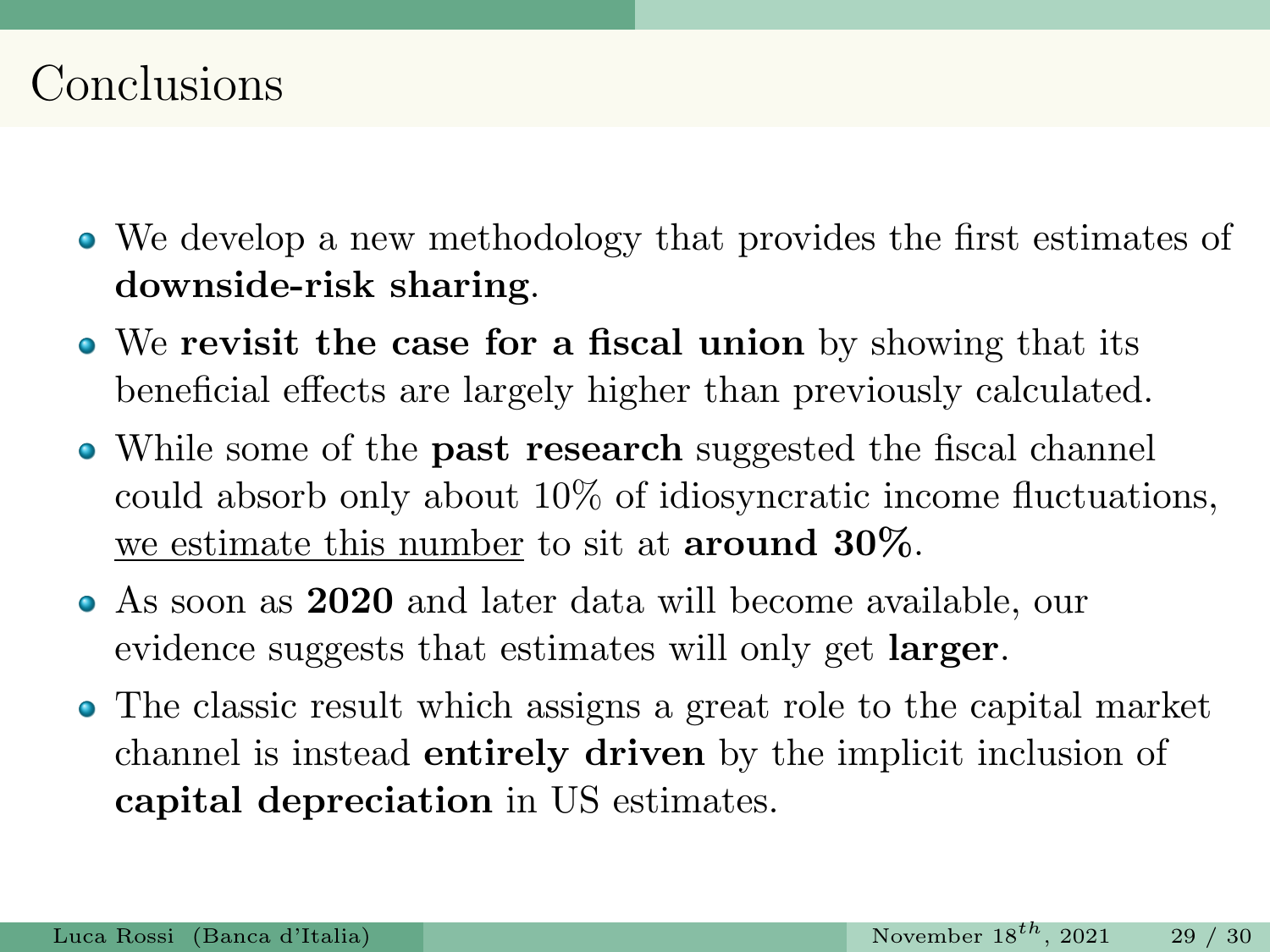# Policy considerations

- Political efforts towards establishing a well-designed European federal government within the Euro area would be worth the candle.
- In light of the recent large **uncertainty** literature, costs of redistribution must be weighed against first-moment improvements stemming from generalized second-moment reductions.
- We still believe that further steps towards integrated capital markets and the completion of the banking union remain key objectives.
- Yet, it is likely that **different empirical approaches** could be needed to correctly evaluate the strength of the capital market channel of risk sharing. We leave this for future research.